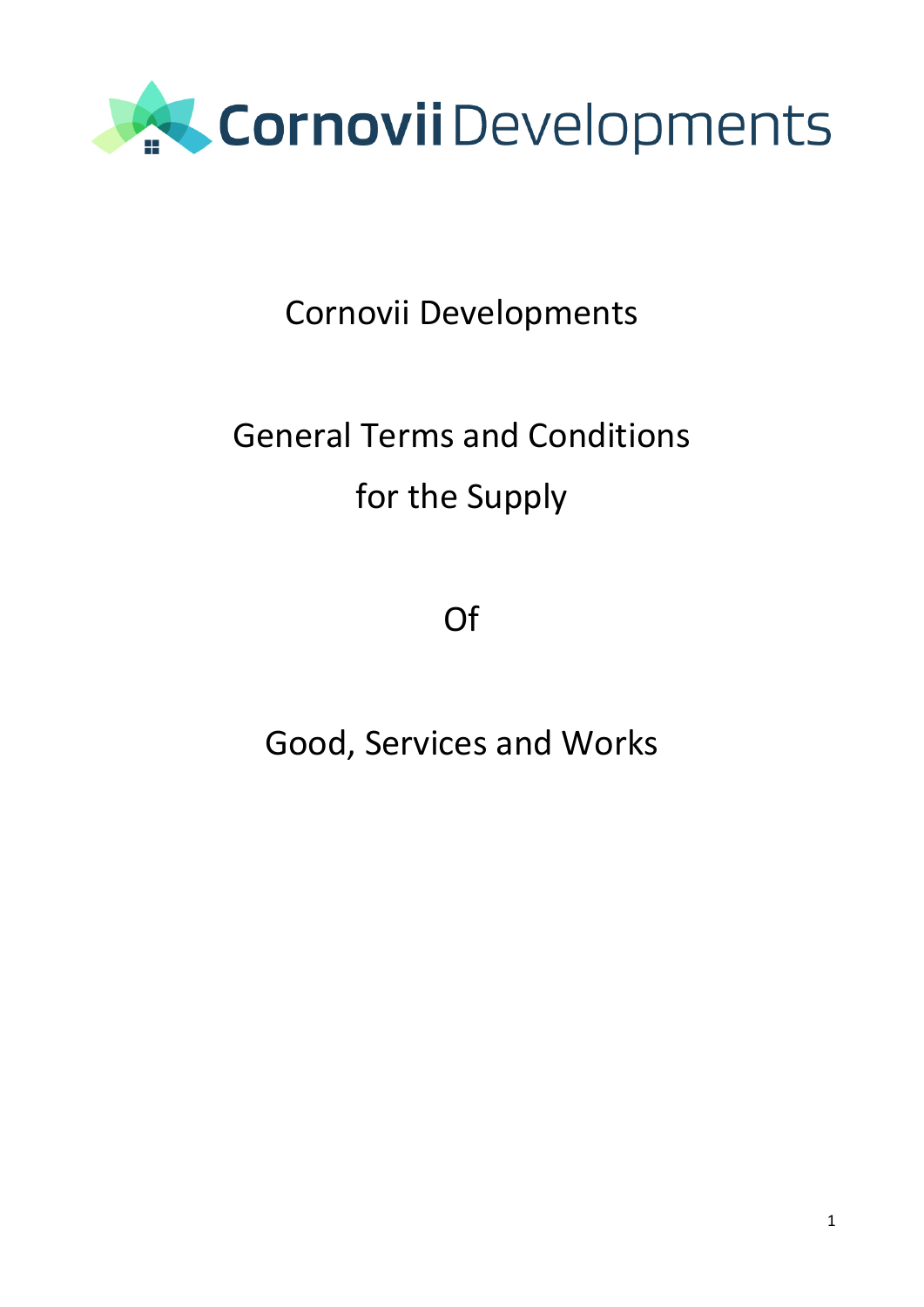

#### Table of Contents

- 1. Definitions
- 2. General
- 3. Specification
- 4. Alterations
- 5. Price and Payment
- 6. Delivery
- 7. Loss or Damage in Transit
- 8. Inspection
- 9. Rejection
- 10. Title Passing Property
- 11. Cornovii Developments' Obligations
- 12. Warranties
- 13. Indemnification
- 14. Termination and Cancellation
- 15. Prevention of Bribery
- 16. Intellectual Property Rights
- 17. Independent Contractors
- 18. Severability
- 19. Assignment, Transfer and Sub-contracting
- 20. Waiver
- 21. Hazardous Goods
- 22. Notices
- 23. Confidentiality
- 24. Cornovii Developments' Data
- 25. Protection of Personal Data
- 26. Cornovii Data and Personal Information
- 27. Insurance
- 28. Equalities
- 29. Human Rights
- 30. Health and Safety
- 31. Freedom of Information
- 32. Expiry
- 33. Audit and Monitoring
- 34. Rights of Third Parties
- 35. Entire Agreement
- 36. Force Majeure
- 37. Governing Law and Jurisdiction
- 38. Complaints Procedure
- 39. Disputes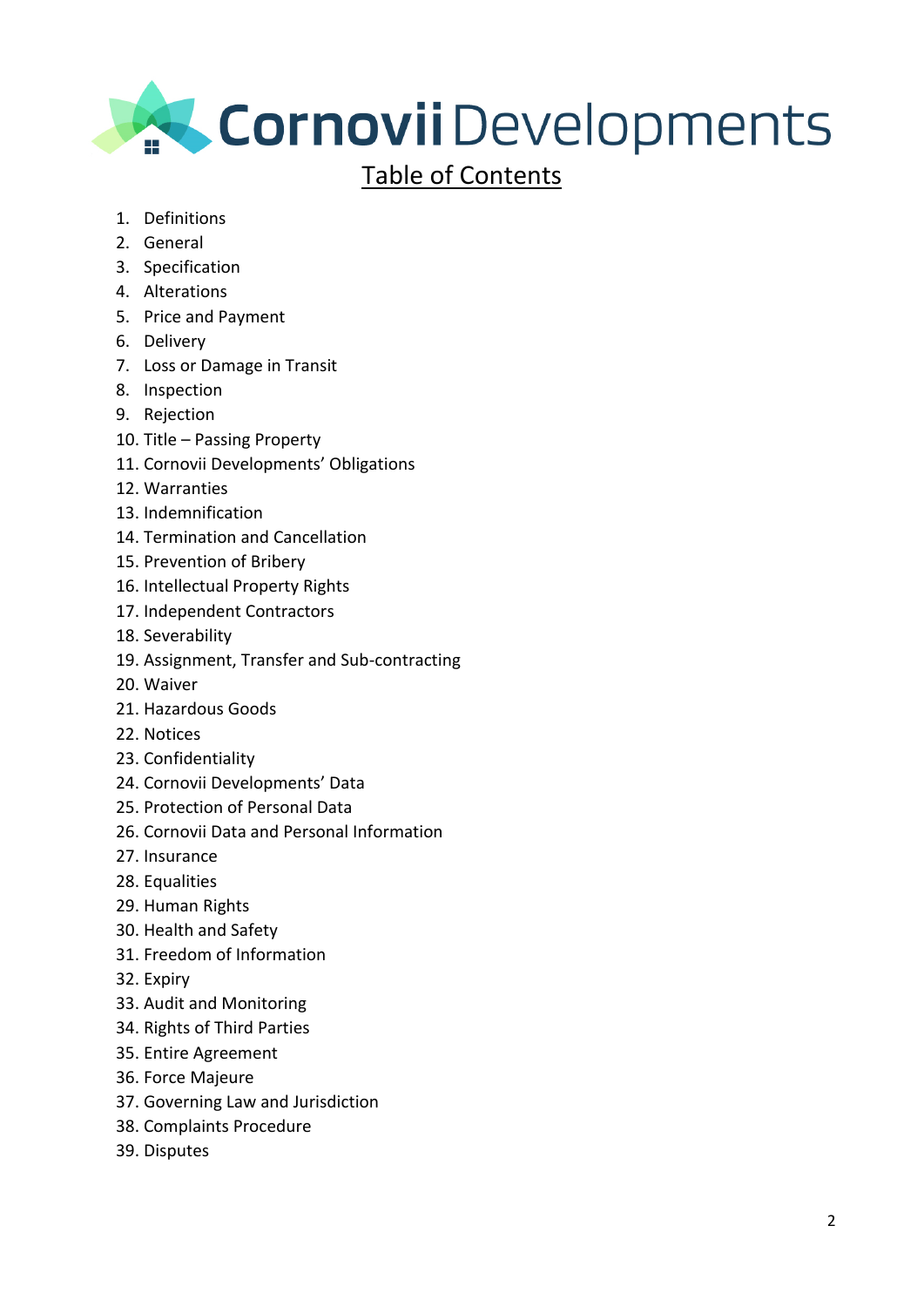

In the absence of any specific contract terms, these General Terms and Conditions are incorporated in contracts of all values and types made between Cornovii Developments and a Contractor for the supply of Goods and Services.

#### **1 Definitions**

1.1 In this document the following words shall have the following meanings:

| <b>Agreement</b>         | means the Agreement between Cornovii Developments and the Contractor                  |
|--------------------------|---------------------------------------------------------------------------------------|
|                          | consisting of the Form of Agreement, these General Terms and Conditions and any       |
|                          | other documents (or parts thereof) specified in the Form of Agreement                 |
| <b>Associated Person</b> | means in respect of Cornovii Developments, a person, partnership, limited liability   |
|                          | partnership or company (and company shall include a company which is a                |
|                          | subsidiary, a holding company or a company that is a subsidiary of the ultimate       |
|                          | holding company of that company) in which Cornovii Developments has a                 |
|                          | shareholding or other ownership interest                                              |
| <b>Bribery Act</b>       | the Bribery Act 2010 and any subordinate legislation made under that Act from         |
|                          | time to time together with any guidance or codes of practice issued by the            |
|                          | relevant government department concerning the legislation                             |
| <b>Cornovii Data</b>     | the data, text, drawings, diagrams, images or sounds (together with any database      |
|                          | made up of any of these) which are embodied in any electronic, magnetic, optical      |
|                          | or tangible media, and which are:                                                     |
|                          | a) Supplied to the Contractor by or on behalf of the Cornovii; or which the           |
|                          | contractor is required to generate, process, store or transmit pursuant to            |
|                          | this Agreement: or                                                                    |
|                          | b) Any Personal Data for which Cornovii is the Data Controller                        |
| <b>Cornovii Software</b> | Software which is owned by or licensed to Cornvoii (or its Shareholder) including     |
|                          | software which is or will be used by the Contractor for the purposes of providing     |
|                          | the Services but excluding the Contractor Software;                                   |
| <b>Cornovii System</b>   | Cornovii's computing environment (consisting of hardware, software and/or             |
|                          | telecommunications networks or equipment) used by Cornovii or the Contractor in       |
|                          | connection with this Agreement which is owned by or licenced to Cornovii by a         |
|                          | third party and which interfaces with the Contractor System or which is necessary     |
|                          | for Cornovii to receive the Services;                                                 |
| Cornovii                 | the representative appointed by Cornovii Developments                                 |
| Representative           |                                                                                       |
| <b>Commercially</b>      | comprise the information of a commercially sensitive nature relating to the           |
| <b>Sensitive</b>         | Contractor, its Intellectual Property Rights or its business which the Contractor has |
| <b>Information</b>       | indicated to Cornovii in writing that, if disclosed by Cornovii, would cause the      |
|                          | Contractor commercial disadvantage or material financial loss;                        |
| <b>Confidential</b>      | any information, which has been designated as confidential by either Party in         |
| <b>Information</b>       | writing or that ought reasonably to be considered as confidential however it is       |
|                          | conveyed, including information that relates to the business, affairs,                |
|                          | developments, trade secrets, know-how, personnel and suppliers of Cornovii or         |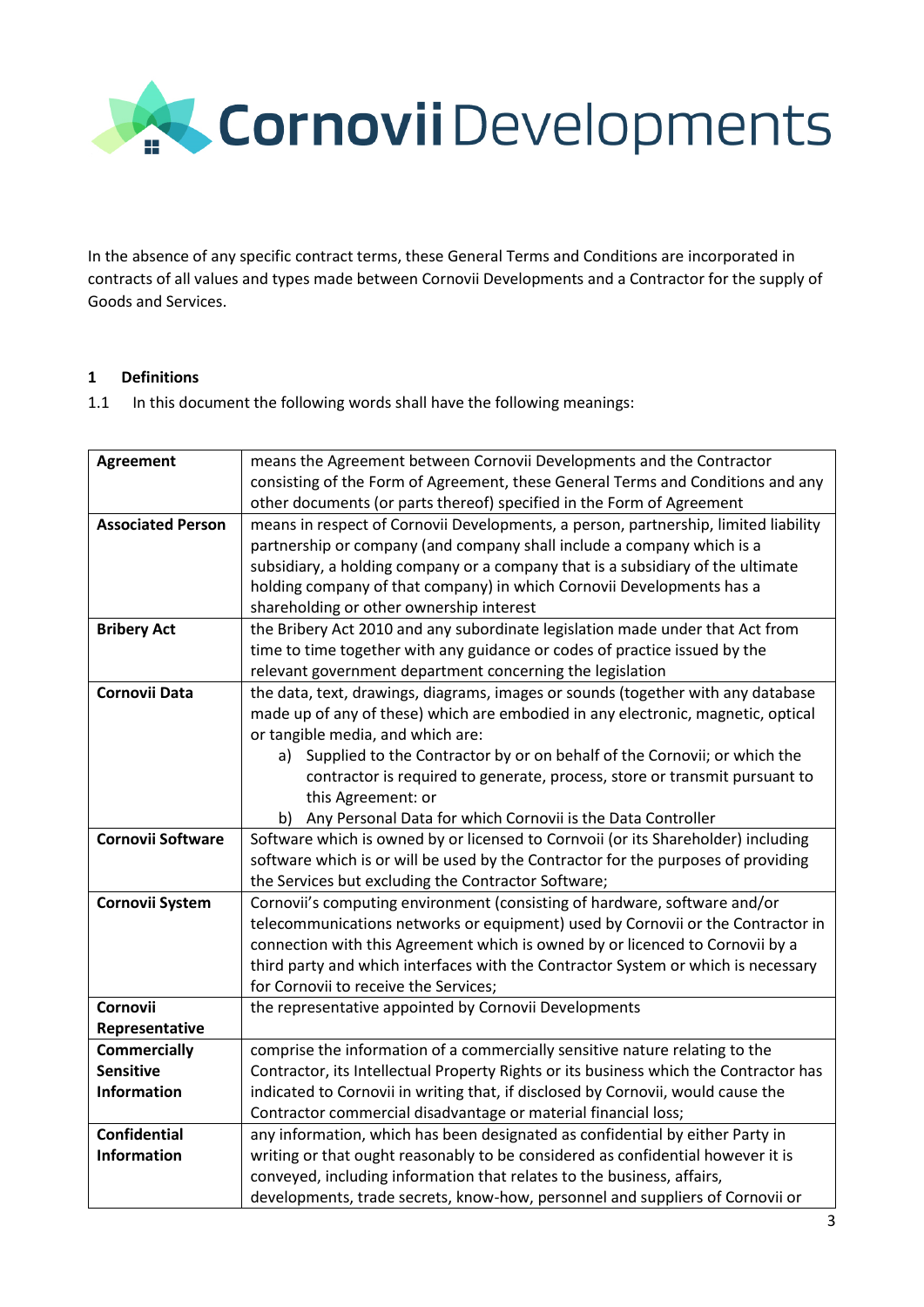# the Cornovii Developments

|                                 | the Contractor including intellectual Property Rights, together with all information                          |
|---------------------------------|---------------------------------------------------------------------------------------------------------------|
|                                 | derived from the above, and any other information clearly designated as being                                 |
|                                 | confidential (whether or not it is marked as "confidential"                                                   |
| <b>Contractor</b>               | means the person, firm or company or any other organisations specified in the                                 |
|                                 | Agreement contracting with Cornovii Developments                                                              |
| <b>Contractor</b>               | the hardware, computer and telecoms devices and equipment supplied by the                                     |
| Equipment                       | Contractor or its Sub contractors (but not hired leased or loaned from Cornovii                               |
|                                 | Developments) for the provision of the Services                                                               |
| <b>Contractor</b>               | software which is proprietary to the Contractor, including software which is or will                          |
| <b>Software</b>                 | be used by the Contractor for the purposes of supplying the Services                                          |
| <b>Contractor System</b>        | the information and communications technology system used by the Contractor in                                |
|                                 | performing the Services including the Software, the Contractor Equipment and                                  |
|                                 | related cabling (but excluding Cornvovii Developments' System)                                                |
| <b>Contractor</b>               | all employees, agents, consultants and contractors of the Contractor and/or of any                            |
| Personnel                       | sub-contractor                                                                                                |
| <b>Data Controller</b>          | means:                                                                                                        |
|                                 | (i)<br>shall have the meaning given to the term "controller" as set out in                                    |
|                                 | Article 4 of the GDPR                                                                                         |
| <b>Data Processor</b>           | means:                                                                                                        |
|                                 | shall have the meaning given to the term "processor" as set out in<br>(i)                                     |
|                                 | Article 4 of the GDPR                                                                                         |
| <b>Data Protection</b>          | the Data Protection Act 1998, the GDPR, the EU Data Protection Directive                                      |
| Legislation                     | 95/46/EC, the Regulation of Investigatory Powers Act 2000, the                                                |
|                                 | Telecommunications (Lawful Business Practice) Inception of Communications)                                    |
|                                 | Regulation 2000 (SI 2000/2699) The Electronic Communications Data Protection                                  |
|                                 | Directive 2002/58/EC, the Privacy and Electronic Communications (EC Directive)                                |
|                                 | Regulations 2003 and all applicable laws and regulations relating to the processing                           |
|                                 | of personal data and privacy, including where applicable the guidance and codes of                            |
|                                 | practice issued by the Information Commissioner                                                               |
| <b>DPA</b>                      | means the Data Protection Act 1998                                                                            |
| Data Subject                    | means:                                                                                                        |
|                                 | (i)<br>shall have the meaning given to the term "subject" as set out in Article                               |
|                                 | 4 of the GDPR                                                                                                 |
| <b>EIR</b>                      | means the Environmental Information Regulations 2004 (as may be amended from                                  |
|                                 | time to time)                                                                                                 |
| <b>Exempt</b>                   | means any information or class of information (including but not limited to any                               |
| <b>Information</b>              | document, report, Agreement or other material containing information) relating to                             |
|                                 | this Agreement or otherwise relating to the parties to this Agreement which                                   |
|                                 | potentially falls within an exemption to FOIA                                                                 |
| <b>FOIA</b>                     | means the Freedom of Information Act 2000 and all subsequent regulations made                                 |
|                                 | under this or any superseding or amending enactment and regulations; any words                                |
| <b>FOIA notice</b>              | and expressions defined in the FOIA shall have the same meaning in this clause                                |
|                                 | means a decision notice, enforcement notice and/or an information notice issued                               |
| Form of                         | by the Information Commissioner<br>means the general document to which these General Terms and Conditions are |
|                                 | attached or referred to                                                                                       |
| <b>Agreement</b><br><b>GDPR</b> | means the General Data Protection Regulation in force in the UK with effect from                              |
|                                 | 25 <sup>th</sup> May 2018                                                                                     |
| Goods                           |                                                                                                               |
|                                 | means all goods specified in the Agreement                                                                    |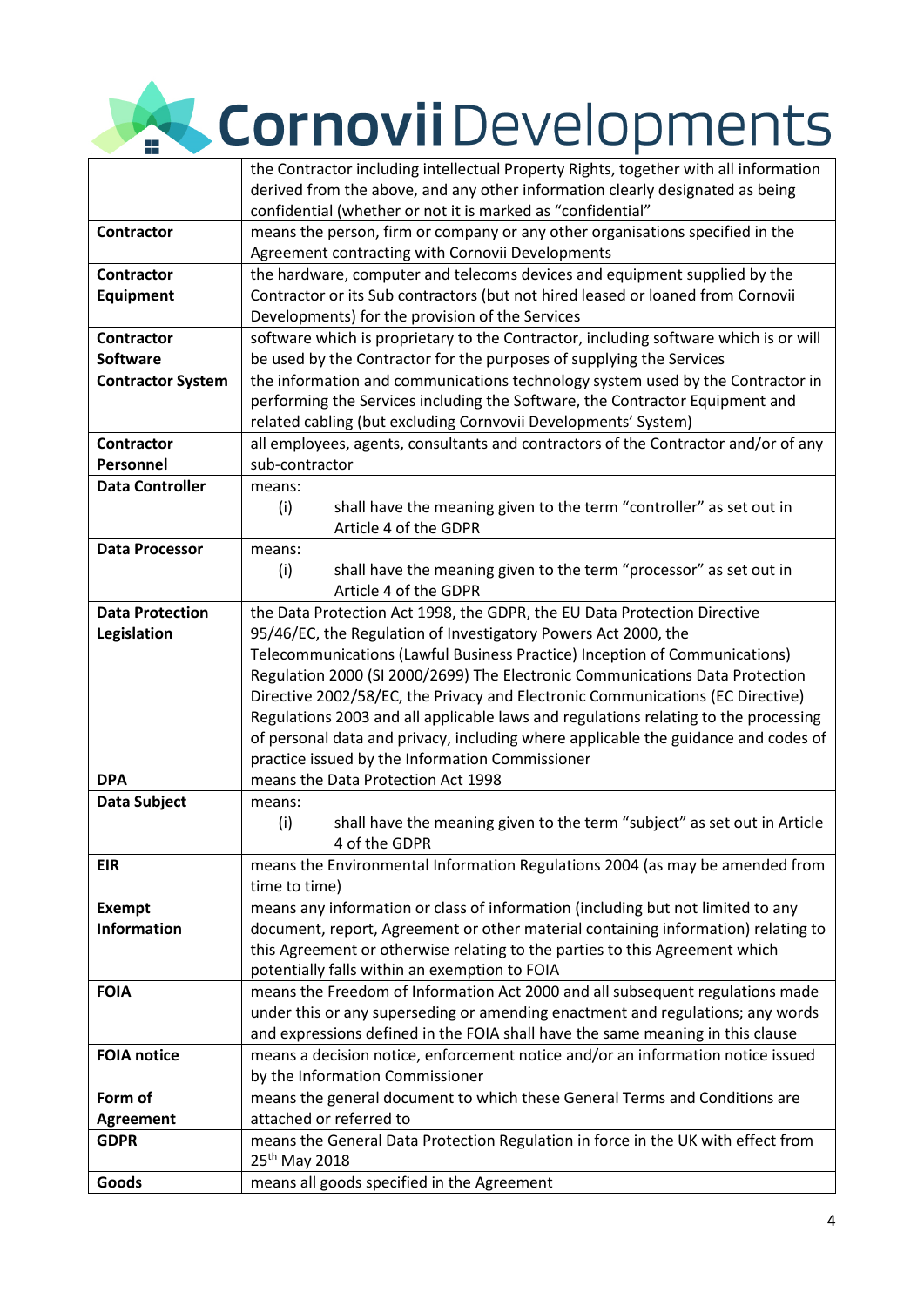### **Kazardous Gornovii** Developments Ŧ

| <b>Hazardous Goods</b>    | means any solid, liquid or gas that can cause harm to humans and other living        |
|---------------------------|--------------------------------------------------------------------------------------|
|                           | organisms due to being radioactive, flammable or explosive irritating or damaging    |
|                           | the skin or lungs, interfering with oxygen intake and absorption (asphyxiants), or   |
|                           | causing allergic reactions (allergens)                                               |
| <b>Information</b>        | has the meaning given under section 84 of the Freedom of Information Act 2000        |
| <b>Intellectual</b>       | means all patents, registered and unregistered designs, copyright, trademarks,       |
| <b>Property Rights</b>    | know-how and all other forms of intellectual property where ever in the world        |
|                           | enforceable                                                                          |
| Law                       | any applicable law, statute, bye-law, regulation, order, regulatory policy, guidance |
|                           | or industry code, rule of court or directives or requirement of regulatory body,     |
|                           | delegated or subordinate legislation or notice of any regulatory body                |
| <b>Malicious Software</b> | any software program or code intended to destroy, interfere with, corrupt, or        |
|                           | cause undesired effects on program files, data or other information, executable      |
|                           | code or application software macros, whether or not its operation is immediate or    |
|                           | delayed and whether the malicious software is introduced wilfully, negligently or    |
|                           | without knowledge of its existence                                                   |
| <b>Packages</b>           | includes bags, cases, cylinders, drums, pallets and other containers                 |
| <b>Personal Data</b>      | means:                                                                               |
|                           | shall have the meaning given to the term "personal data" as set out in Article 4 of  |
|                           | the GDPR                                                                             |
| <b>Personal Data</b>      | means:                                                                               |
| <b>Breach</b>             | anything which constitutes a "personal data breach" as set out in Article 4 of the   |
|                           | <b>GDPR</b>                                                                          |
| <b>Price</b>              | means the price of the Goods and/ or charges for the Services or Works being         |
|                           | provided by the Contractor                                                           |
| <b>Prohibited Act</b>     | the following constitute Prohibited Acts:                                            |
|                           | (a) to directly or indirectly offer, promise or give any person working for or       |
|                           | engaged by Cornovii Developments a financial advantage or other                      |
|                           | advantage to:                                                                        |
|                           | induce that person to perform improperly a relevant function or<br>(i)               |
|                           | activity                                                                             |
|                           | reward that person for improper performance of a relevant<br>(ii)                    |
|                           | function or activity                                                                 |
|                           | (b) to directly or indirectly request, agree to receive or accept any financial or   |
|                           | other advantage as an inducement or a reward for improper performance                |
|                           | of a relevant function or activity in connection with this Agreement                 |
|                           | (c) committing any offence:                                                          |
|                           | (i)<br>under the Bribery Act                                                         |
|                           | under legislation creating offences concerning fraudulent acts;<br>(ii)              |
|                           | at common law concerning fraudulent acts relating to this<br>(iii)                   |
|                           | Agreement or any other contract with Cornovii Developments; or                       |
|                           | (d) defrauding, attempting to defraud or conspiring to defraud Cornovii              |
|                           | Developments                                                                         |
| <b>Public Body</b>        | As defined in the FOIA 2000                                                          |
| <b>Purchase Order</b>     | Means Cornovii Developments official order which encompasses orders written or       |
|                           | electronically generated via Cornovii Developments ordering systems and to which     |
|                           | these General Terms and Conditions are attached and referred to                      |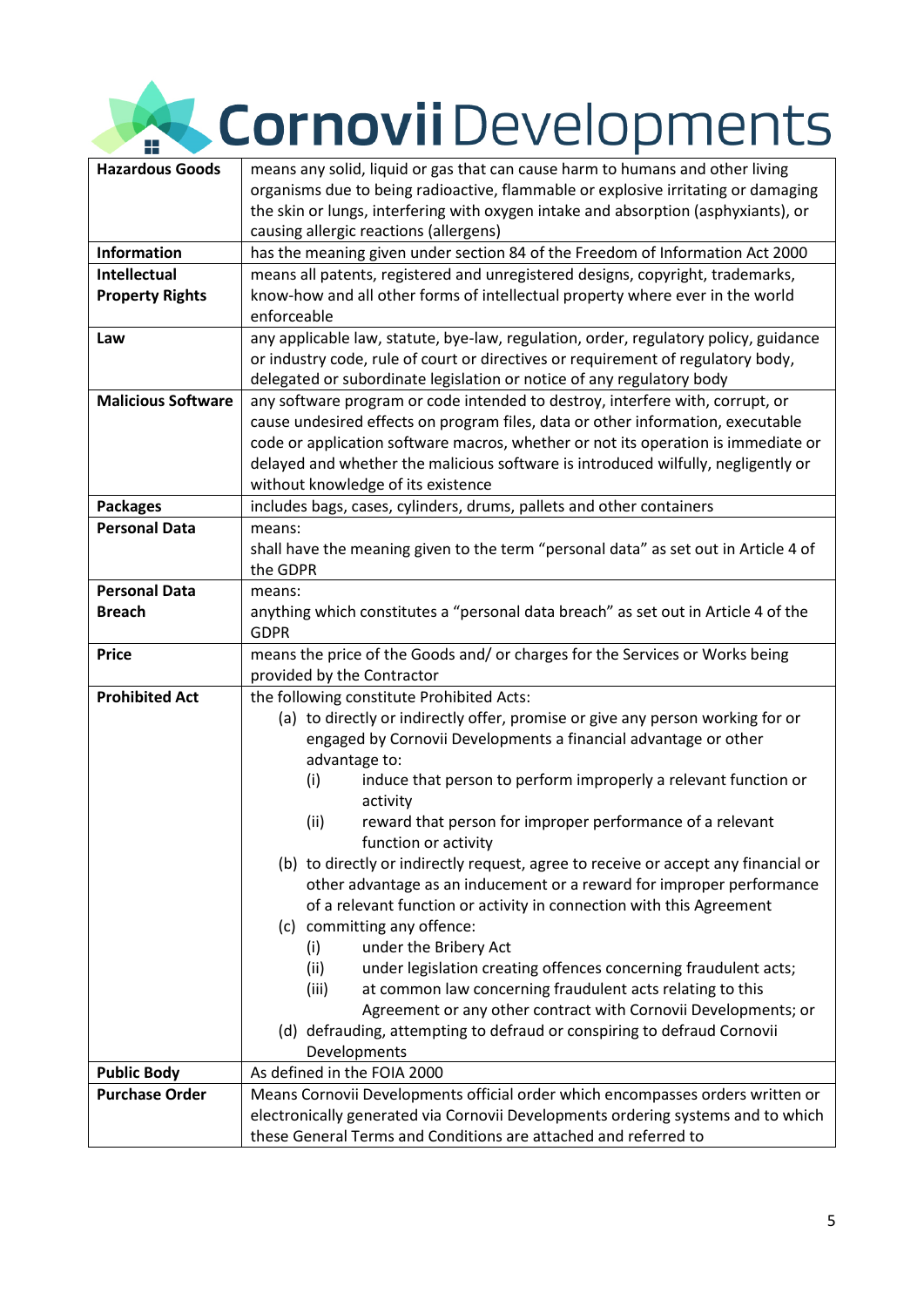# Cornovii Developments

| <b>Receiving Party</b>  | means a party to this Agreement to whom a Request for Information is made          |
|-------------------------|------------------------------------------------------------------------------------|
|                         | under FOIA and who thereafter has overall conduct of the request and any           |
|                         | response                                                                           |
| <b>Request for</b>      | means a written request for information pursuant to the FOIA as defined by         |
| <b>Information</b>      | Section 8 of the FOIA                                                              |
| <b>Services</b>         | means any and all of the services to be provided by the Contractor under this      |
|                         | Agreement including those set out in any schedules or service descriptions         |
| <b>Software</b>         | Specifically, Written Software, Contractor Software and Third Party Software       |
| <b>Specifically</b>     | any software created by the contractor (or by a third party on behalf of the       |
| <b>Written Software</b> | Contractor) specifically for the purposes of this Agreement                        |
| <b>Sub-Contract</b>     | any contract or agreement, or proposed contract or agreement between the           |
|                         | Contractor and any third party whereby that third party agrees to provide to the   |
|                         | Contractor the Goods, Works and Services, or necessary for the management,         |
|                         | direction or control of the Goods, Works or Services or any part thereof           |
| <b>Sub-Contractor</b>   | the third parties that enter into a Sub-Contract with the Contractor               |
| <b>Third Party</b>      | software which is proprietary to any third party which is or will be used by the   |
| <b>Software</b>         | Contractor for the purposes of providing the Services                              |
| <b>Working Day</b>      | any day other than a Saturday, Sunday or public holiday in England and Wales       |
| <b>Works</b>            | means all civil engineering and building works whatever nature to be provided by   |
|                         | the Contractor to Cornovii Developments                                            |
| <b>Writing</b>          | includes facsimile transmission and electronic mail, providing that the electronic |
|                         | mail is acknowledged and confirmed as being received                               |

- 1.2 Clause and paragraph headings shall not affect the interpretation of these terms and conditions
- 1.3 A person includes an individual, firm, company, corporation, unincorporated body of persons, or any states or any agency of any person
- 1.4 A reference to a company shall include any company, corporation or other body corporate, wherever and however incorporated or established
- 1.5 A reference to a holding company or subsidiary means a holding company or subsidiary as defined in section 1159 of the Companies Act 2006 In the case of a limited liability partnership which is a subsidiary of a company or another limited liability partnership, section 1159 of the Companies Act 2006 shall be amended so that:
	- (i) References in sub-sections 1159(1)(a) and (c) to voting rights are to the members' rights to vote on all or substantially all matters which are decided by a vote of the members of the limited liability partnership; and
	- (ii) The reference in sub-section 1159(1)(b) to the right to appoint or remove a majority of its board of directors is the right to appoint or remove members holding a majority of the voting right Words in the singular shall include the plural and vice versa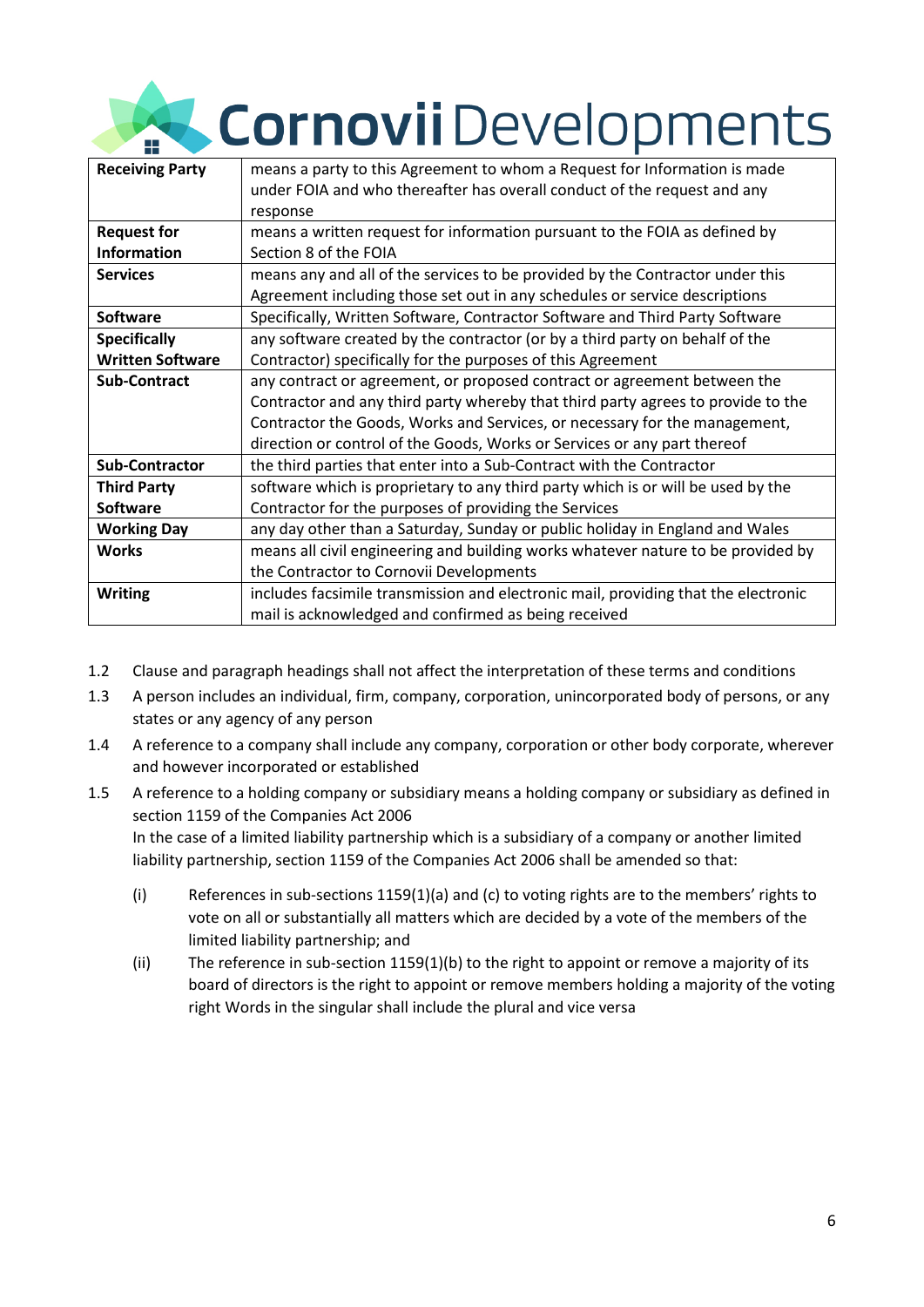

- 1.6 A reference to one gender shall include a reference to the other genders
- 1.7 A reference to a statute or statutory provision is a reference to it as it is in force for the time being, taking account of any amendment, extension, or re-enactment and includes any subordinate legislation for the time being in force made under it
- 1.8 A reference to writing or written includes faxes and electronic mail providing the electronic mail is acknowledged and confirmed as being received
- 1.9 Any obligation in these terms and conditions on a person not to do something includes an obligation not to agree or allow that things to be done
- 1.10 References to clauses are to the clauses of these terms and conditions
- 1.11 Where any statement is qualified by the expression so far as the Contractor is aware or to the Contractor's knowledge or any similar expression, that statement shall be deemed to include an additional statement that it has been made after due and careful enquiry
- 1.12 Where there is any conflict or inconsistency between the provisions of these terms and conditions or any other document forming part of the agreement with Cornovii Developments, such conflict or inconsistency shall be resolved in a manner at Cornovii Developments' sole discretion

#### **2 General**

- 2.1 When requested, the Contractor shall specify the Goods, Services or Works to be provided at the price payable.
- 2.2 No variation of these General Terms and Conditions shall be binding unless agreed expressly in Writing by both Cornovii Developments and the Contractor.
- 2.3 These General Terms and Conditions shall apply to the exclusion of any other terms or conditions submitted, proposed or stipulated by the Contractor, whether in writing or orally, and any such other term or condition is hereby expressed excluded or waived.
- 2.4 The Contractor shall complete the Works and Services within the agreed times but time shall not be of the essence in the performance of any services unless expressly stated in Writing by Cornovii Developments.
- 2.5 The Contractor agrees that where requested in writing during the term of any Agreement for the supply Goods Works or Services it will ensure that an appropriate authorised representative of the Contractor shall attend a meeting of Cornovii Developments upon being invited to do so.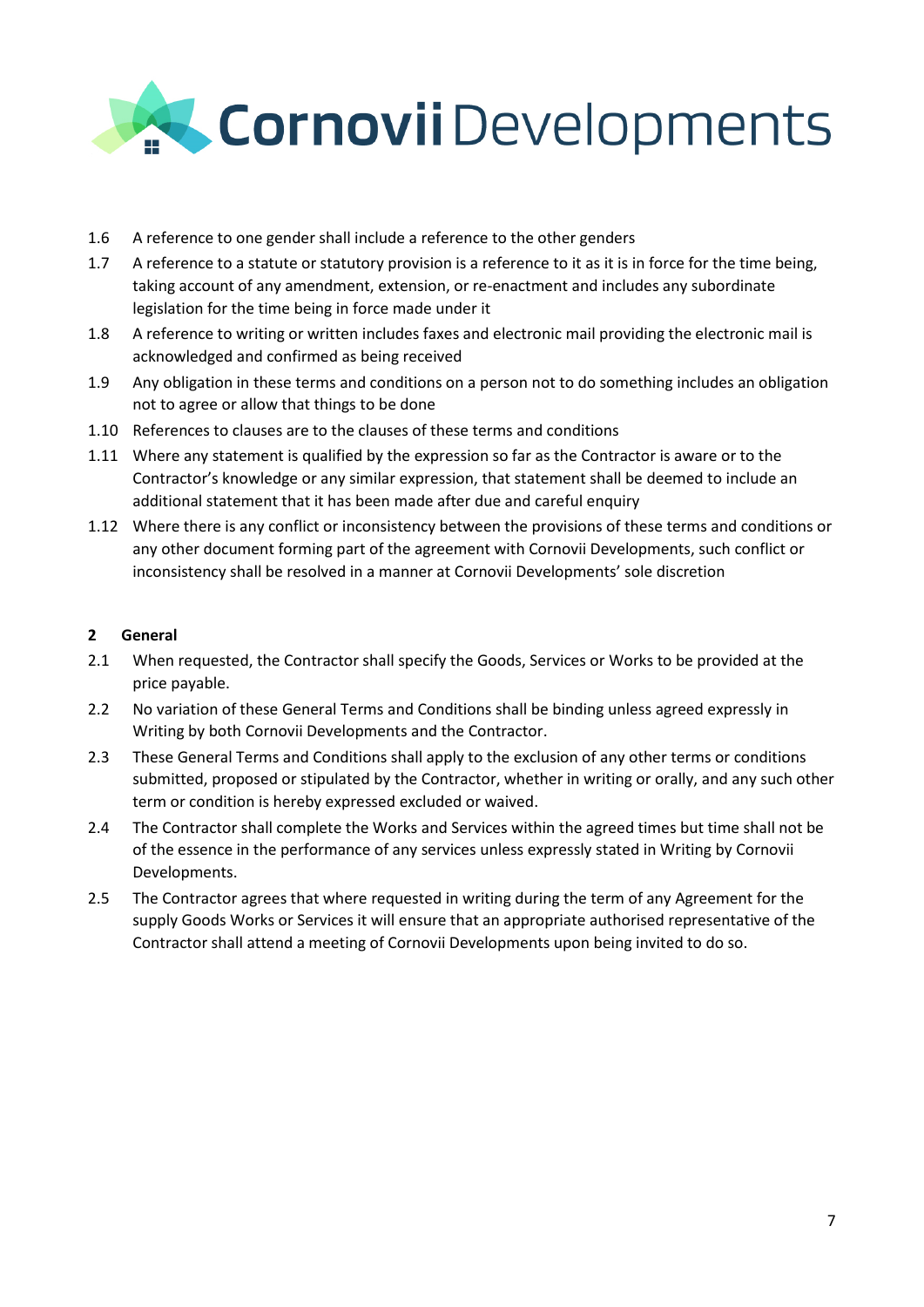

#### **3 Specification and Quality of the Goods, Services and Works**

- 3.1 The quantity, quality and description of the Goods or Services shall comply in all respects with any quoted British Standards and the specification or illustration contained in any product pamphlet or other sales or marketing literature of the Contractor or drawings samples and patterns specified in the Agreement or any modification thereof that may be agreed by Cornovii Developments in writing.
- 3.2 All Goods will be of good construction, sound material, and of adequate strength, shall be free of defects in design materials and workmanship, and shall comply with the requirements of the Sale of Goods Act 1979 and the Supply of Goods and Services Act 1982, as applicable to this Agreement and as amended by any related statutes, and any statutory re-enactment(s) or modifications(s) thereof

#### **4 Alterations to the Specification of Goods and Services**

- 4.1 The parties may at any time mutually agree upon and execute alterations in the scope of Goods, Works or Services to be provided under this Agreement.
- 4.2 On receipt of a request from Cornovii Developments for alterations the Contractor shall, within 5 working days or such other period as may be agreed between the parties, advice Cornovii Developments by notice in writing of the effect of such alterations, if any, on the price and any other terms already agreed between the parties.
- 4.3 Where the Contractor gives written notice to Cornovii Developments agreeing to perform any alterations on terms different to those already agreed between the parties, Cornovii Developments shall, within 5 working days of receipt of such notice or such other period as may be agreed between the parties, advice the Contractor by notice in writing whether or not it wishes the alterations to proceed thereafter the Contractor shall perform this Agreement upon the basis of such amended terms.

#### **5 Price and Payment**

- 5.1 The price for the supply of Goods and Services are as set out in the Agreement and the Contractor shall invoice Cornovii Developments on completion of sale,
- 5.2 Cornovii Developments reserves the right to set off against the price of the Goods or Services any sums owed or becoming due to Cornovii Developments from the Contractor.
- 5.3 Provided that a nominated employee or authorised signatory of Cornovii Developments has signed for Goods or Services Cornovii Developments will make payment to the Contractor within 30 days following receipt of the relevant undisputed invoices or acceptance of relevant Goods or Services.
- 5.4 VAT, where applicable, shall be shown separately on all invoices as a strictly net extra, the Invoice must comply with VAT rules and regulations.
- 5.5 Cornovii Developments reserves the right to refuse payment of sums invoiced in excess of the prices stated in the Agreement.
- 5.6 Unless otherwise agreed in writing by Cornovii Developments the Contractor will pay any of its appointed sub-contractors within 30 days from receipt of an undisputed invoice.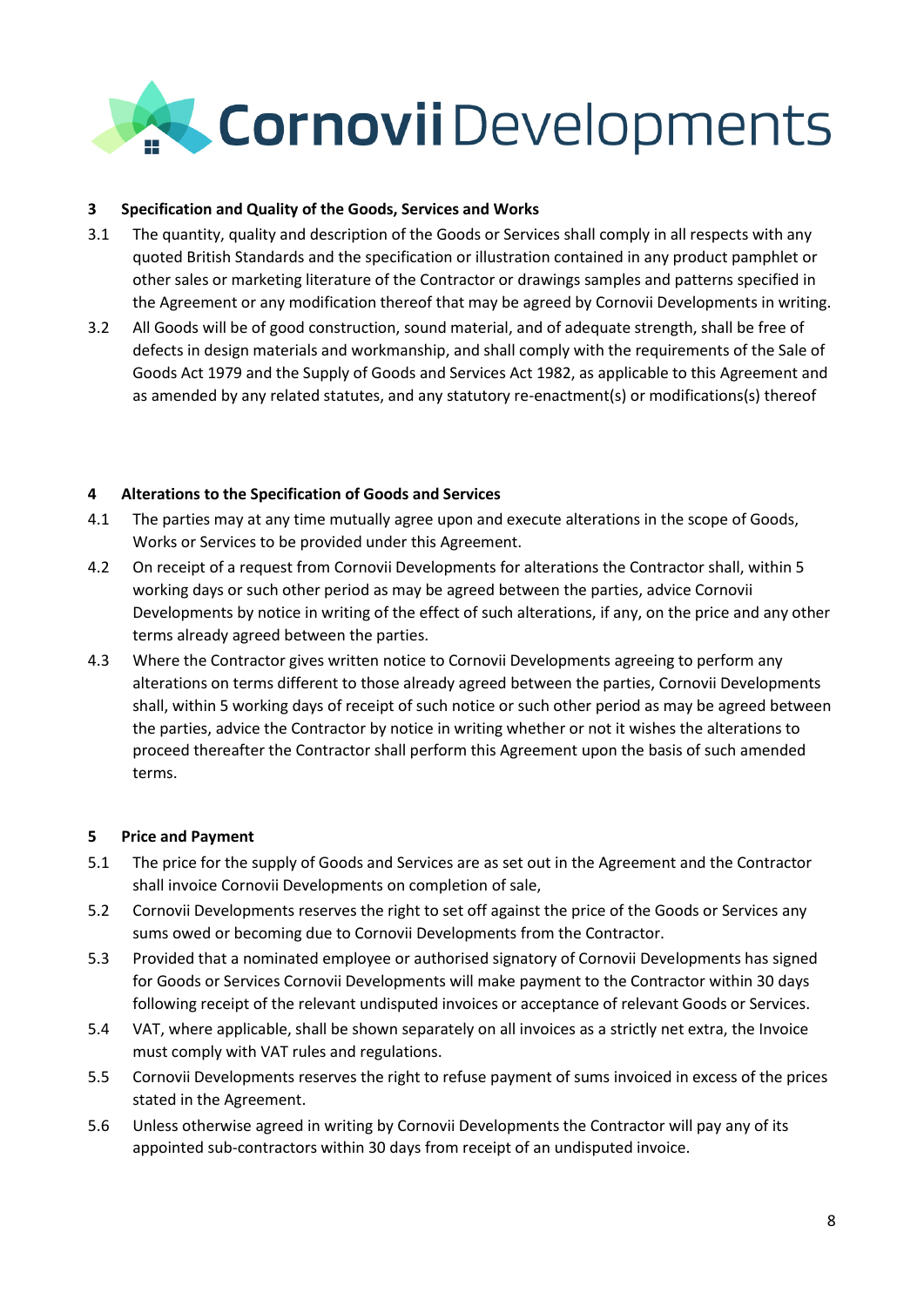

#### **6 Delivery**

- 6.1 The Agreement will specify the quantity of Goods and the nature of the services required and the date or dates and place of delivery of the Goods or provision of the Service or Services. The Contractor shall provide such programmes of manufacture and delivery as Cornovii Developments may require. Each delivery or consignment shall have a packing note quoting the reference number of the Purchase Order (where applicable) prominently displayed, and Cornovii Developments may reject quantities delivered in excess of those stated on the Agreement.
- 6.2 If Goods are in any respect incorrectly delivered the Contractor shall immediately affect correct delivery and shall be responsible for any additional costs or expenses incurred by both parties in so doing.
- 6.3 If Services are provided by the Contractor otherwise than in accordance with the terms of the Agreement, the Contractor shall immediately affect correct provision of the Services and shall be responsible for any additional costs or expenses incurred by both parties in doing so.
- 6.4 Cornovii Developments may reject any Goods which are not in accordance with the terms of the Agreement and Cornovii Developments shall not be treated as having accepted any Goods, until it has had time to inspect them following delivery or, if later, within a reasonable time after a latent defect in the Goods has become apparent.
- 6.5 The Contractor shall comply with all applicable regulations or other legal requirements as regards the manufacture, packaging, labelling and delivery of the Goods. The Contractor shall deliver the Goods properly and securely packed and supply the Services during Cornovii Developments' usual business hours or in accordance with the instructions shown on the Agreement
- 6.6 Where Goods are delivered by road vehicle, available empty packages may be returned by the same vehicle.
- 6.7 Where Cornovii Developments has an option to return packages and does so, Cornovii Developments will return such packages empty and in good order and condition (consigned 'carriage paid' unless otherwise agreed) to the Contractor's supplying works or depot indicated by the Contractor and will advise the Contractor of the date of despatch.
- 6.8 Packages and containers of all kinds are supplied free by the Contractor and are non-returnable unless otherwise clearly stated, in the first instance, on quotations and subsequently on all packages, advice notes and delivery notes.

#### **7 Loss or Damage in Transit**

7.1 The Contractor shall promptly make good, free of charge to Cornovii Developments, any loss in transit of the goods if notified within 21 days of delivery or any damage to or defect in the goods if notified within 10 days of delivery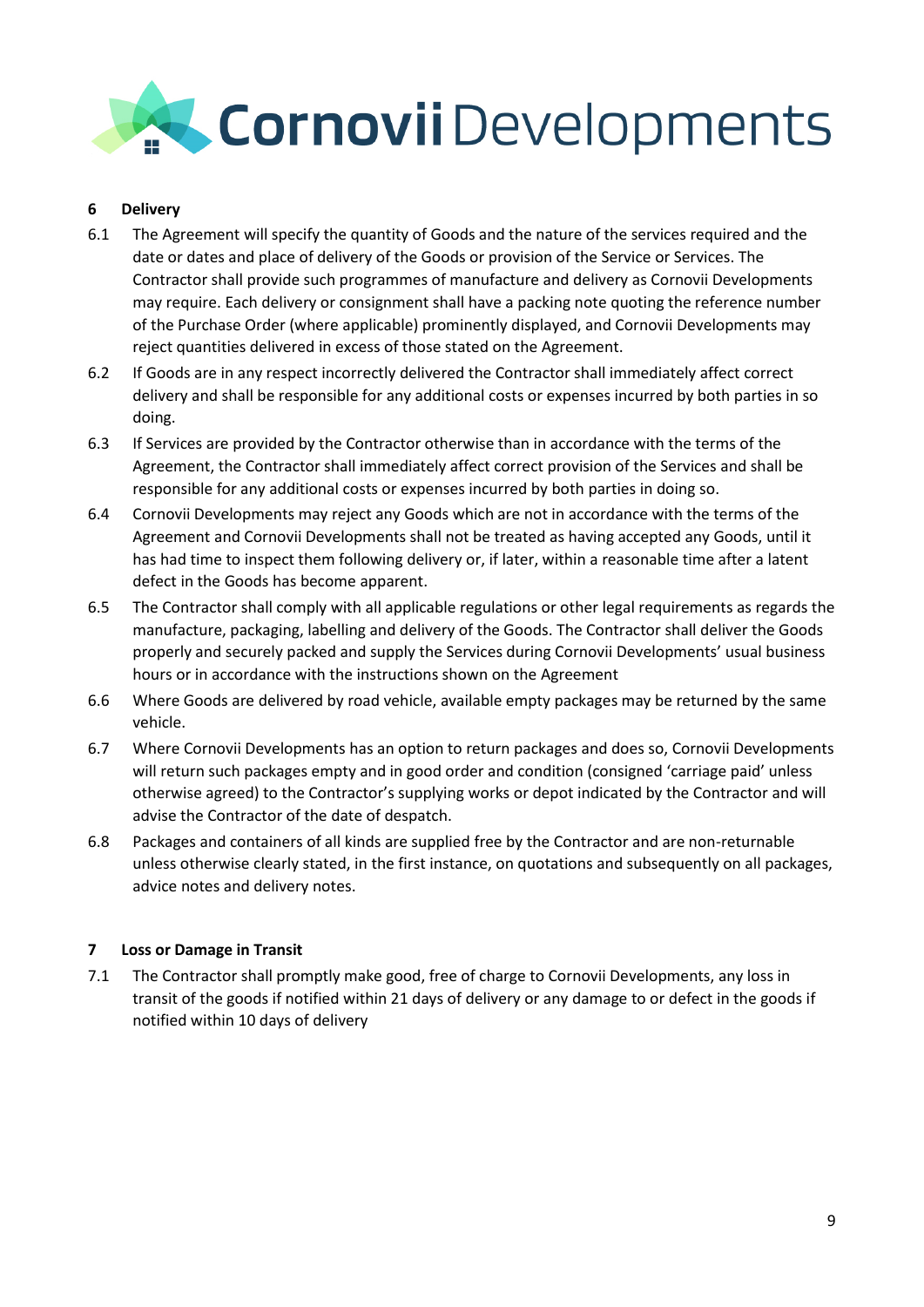

#### **8 Inspection**

- 8.1 The Contractor shall be responsible for the inspection and testing of the Goods and shall use reasonable endeavours to ensure that they comply with the Agreement prior to delivery to Cornovii Developments. Cornovii Developments have the right to inspect the Goods at the Contractor's works and those of its Sub-Contractors at all reasonable times and to reject any part thereof that does not comply with the terms of the Agreement.
- 8.2 The Contractor shall use reasonable endeavours to ensure that rights of access, inspection and rejection at premises of any sub-contractor of the Contractor are given to Cornovii Developments in sub-agreements between the Contractor and the Contractor's Sub-Contractors. Any inspection, checking, approval or acceptance given on behalf of Cornovii Developments shall not relieve the Contractor or its Sub-Contractor from any obligations or liabilities set forth in this Agreement.

#### **9 Rejection**

- 9.1 Cornovii Developments shall have the right to reject any Goods or Services which do not comply with the Agreement, and are, without limitation, not of a stipulated quality or quantity or measurement, unfit for purpose for which they are required or non-compliant with a description or specification or sample, and Cornovii Developments may return such rejected Goods to the Contractor at the Contractor's cost and expense.
- 9.2 If the Contractor is unable to supply acceptable replacement Goods or Services within the time specified in the Agreement, or within any extension of such time as Cornovii Developments may grant, it will be entitled to purchase elsewhere other Goods and Services, as near as is practicable to the same Agreement specifications as circumstances shall permit, but without prejudice to any other right which Cornovii Developments may have against the Contractor including, but not limited to, payment by the Contractor of any excess costs incurred by Cornovii Developments in doing so.
- 9.3 The making of such payment shall not prejudice the Corvovii Developments' right of rejection and the Contractor shall immediately reimburse Cornovii Developments with an amount equal to that paid by Cornovii in respect of the Goods and Services and any applicable taxes. Before exercising the said right elsewhere Cornovii Developments shall give the Contractor reasonable opportunity to replace rejected Goods and Services with Goods and Services that conform to the Agreement.
- 9.4 Cornovii Developments is under no obligation to test or inspect the Goods before or on delivery.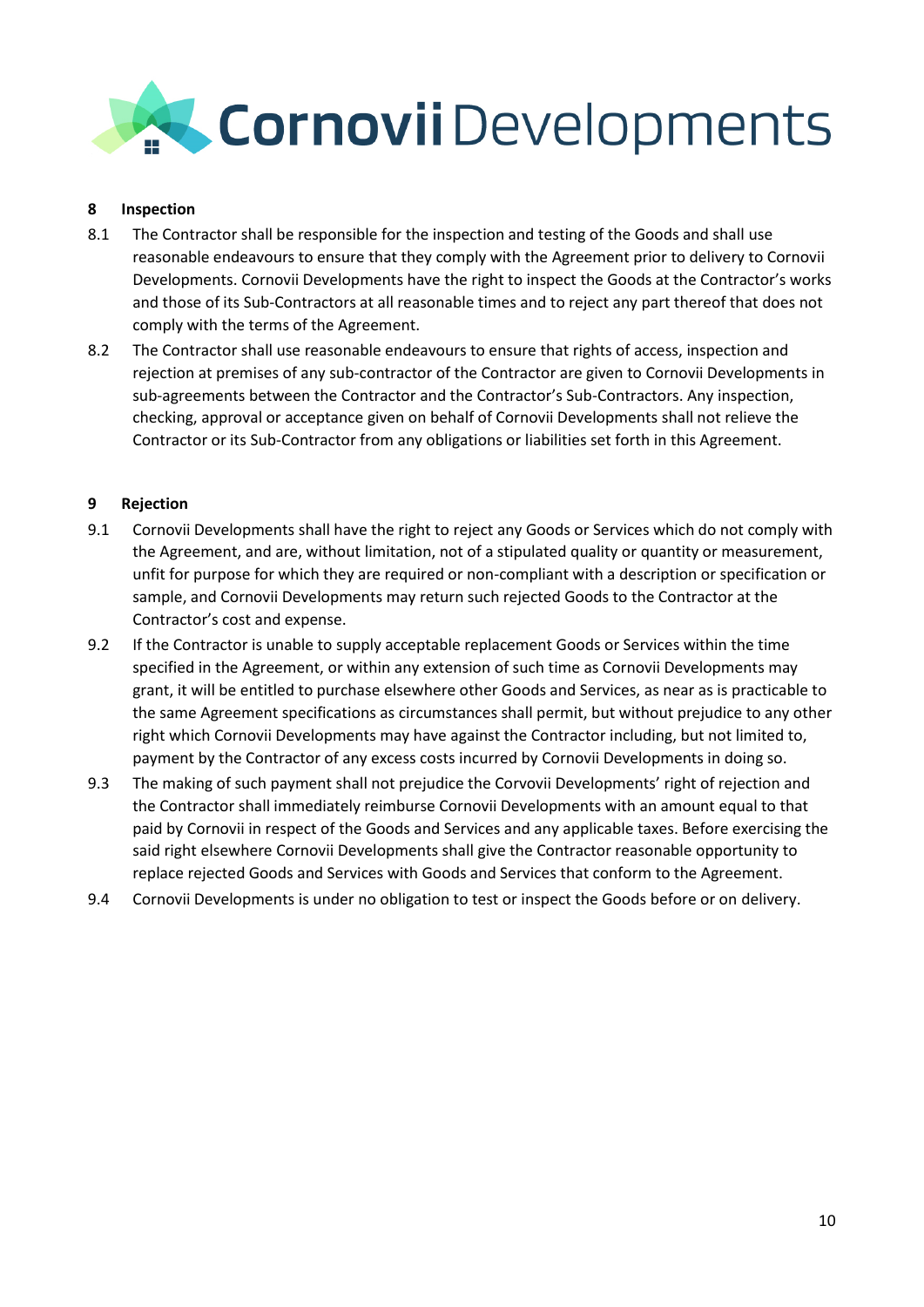

#### **10 Title – Passing Property**

- 10.1 Property and risk in the goods will remain with the Contractor until the goods are delivered to the place specified in the Agreement and a nominated employee of Cornovii Developments has signed a delivery note for them, whereupon title will pass to Cornovii Developments, without limitation, constraint or encumbrance
- 10.2 If payment for the goods is made prior to delivery, property in the goods shall pass to Cornovii Developments once payment has been made and the goods have been unconditionally appropriated by Cornovii Developments.
- 10.3 In these circumstances the Contractor will set aside the goods and store them separately from similar goods held at the Contractors premises specified in the Agreement and use reasonable endeavours to ensure that they are securely, clearly and visibly marked with the wording "Property of Cornovii Developments" so as to identify those goods as having been unconditionally appropriated by Cornovii Developments to whose order they are held.
- 10.4 The Contractor will allow a named representative of Cornovii Developments reasonable accompanied access to its premises specified in the Agreement to verify compliance with clause 10.3 herein and will immediately rectify any non-compliance as identified by Cornovii Developments' named representative.
- 10.5 The Contractor will indemnify Cornovii Developments for any loss of or damage to the goods until delivered on-site.
- 10.6 Without prejudice to this indemnity the Contractor will have appropriate and adequate insurance cover against any such loss or damage with a reputable insurer from the time that title in the materials or goods passes to Cornovii Developments until they are delivered on-site and the Contractor shall provide Cornovii Developments with certified copies of the relevant policy upon request.
- 10.7 The Contractor agrees that Cornovii Developments has the right to enter the Contractor's premises specified in the Agreement where goods are being held in order to recover the said materials or goods in the event of the Contractors insolvency.

#### **11 Cornovii Developments' Obligations**

- 11.1 To enable the Contractor to perform its obligations under this Agreement Cornovii Developments shall:
	- a) Co-operate with the Contractor;
	- b) Provide the Contractor with any information reasonably required by the Contractor;
	- c) Obtain all necessary permissions and consents which may be required before commencement of the Services or the supply of Goods; and
	- d) Comply with such other requirements as may be otherwise agreed between the parties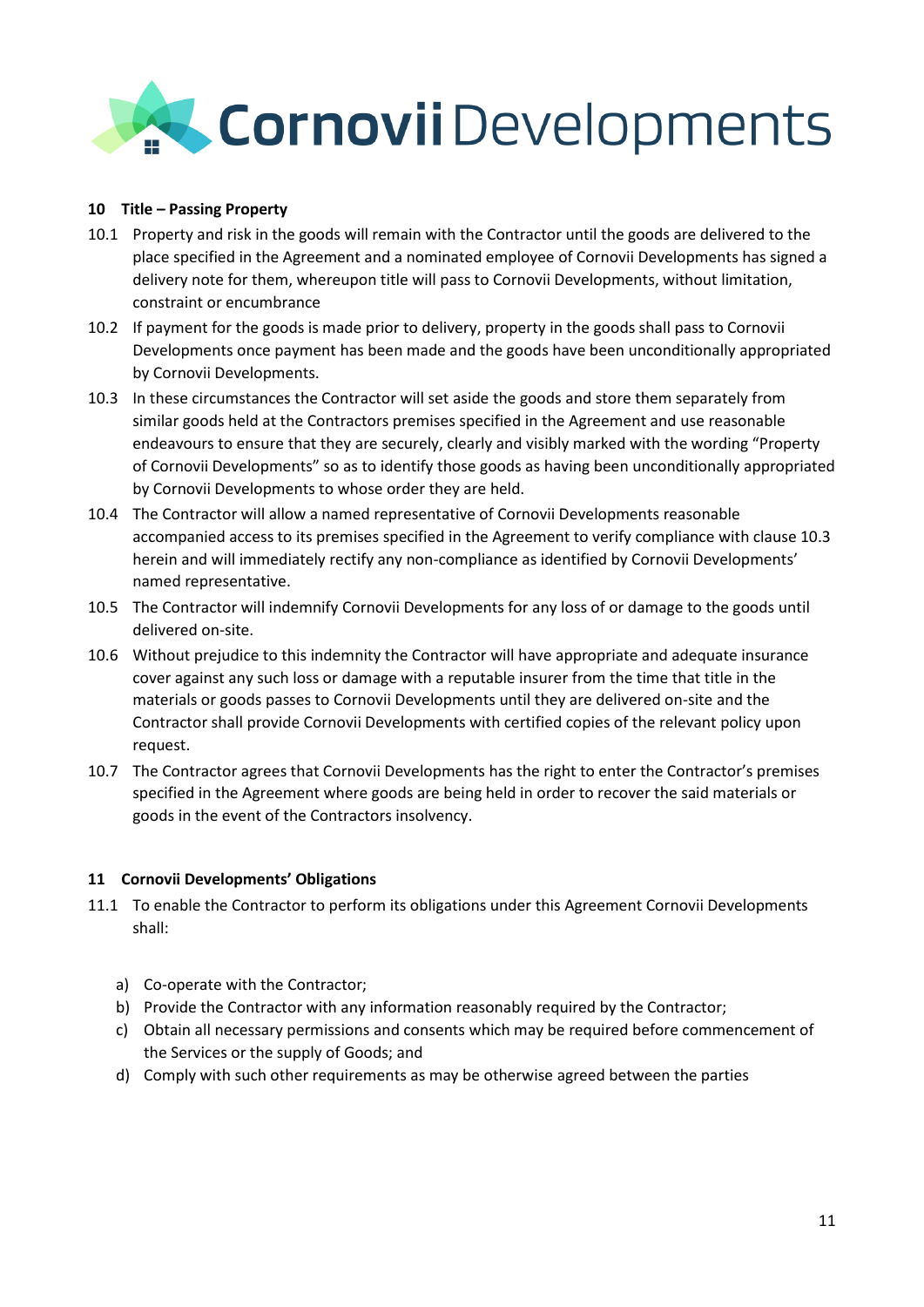

11.2 Without prejudice to any other rights to which the Contractor may be entitled, in the event that Cornovii Developments unlawfully terminates or cancels the Goods and Services agreed to in the Agreement Cornovii Developments shall be required to pay the Contractor as agreed damages and not as a penalty the full amount of any third party costs to which the Contractor has reasonably committed and in respect of cancellations on less than five working days' written notice the full amount of the Goods and Services.

#### **12 Warranties**

12.1 The Contractor warrants that the Services performed under this Agreement shall be performed using reasonable skill and care, and of a quality confirming to generally accepted industry standards and practices.

#### **13 Indemnification**

- 13.1 Cornovii Developments shall indemnify the Contractor against all reasonable claims, costs and expenses which the Contractor may incur and which arise, directly from Cornovii Developments breach of any of its obligations under this Agreement.
- 13.2 The Contractor shall indemnify Cornovii Developments against all reasonable damage, liability, costs, claims, actions and proceedings arising out of the performance, defective performance or otherwise of this Agreement by the Contractor, its employees or agents.

#### **14 Termination and Cancellation**

- 14.1 Cornovii Developments upon giving the Contractor notice in writing may cancel any Agreement at any time. A fair and reasonable price will be paid for all work in progress at the time of the cancellation, providing all such work is delivered to, and/or performed for Cornovii Developments and is accepted as described in Clauses 6 to 9 herein. Cornovii Developments' liability is strictly limited to work in progress and no further loss or liability will accrue.
- 14.2 Either party may terminate this Agreement forthwith by notice in writing to the other if:
	- a) The other party commits a material breach of this Agreement and, in the case of a breach capable of being remedied, fails to remedy it within 14 calendar days of being given notice in writing setting out the breach and indicating that failure to remedy the breach may result in termination of this Agreement
	- b) The other party commits a material breach of this Agreement which cannot be remedied under any circumstances
	- c) The other party passes a resolution for winding up (other than for the purpose of solvent amalgamation or reconstruction), or court of competent jurisdiction makes an order to that effect
	- d) The other party ceases to carry on its business or substantially the whole of its business or
	- e) The other party is declared insolvent, or convenes a meeting of or makes or proposes to make any arrangement or composition with its creditors; or liquidators, receiver, administrative receiver, manager, trustee or similar officer is appointed over any of its assets.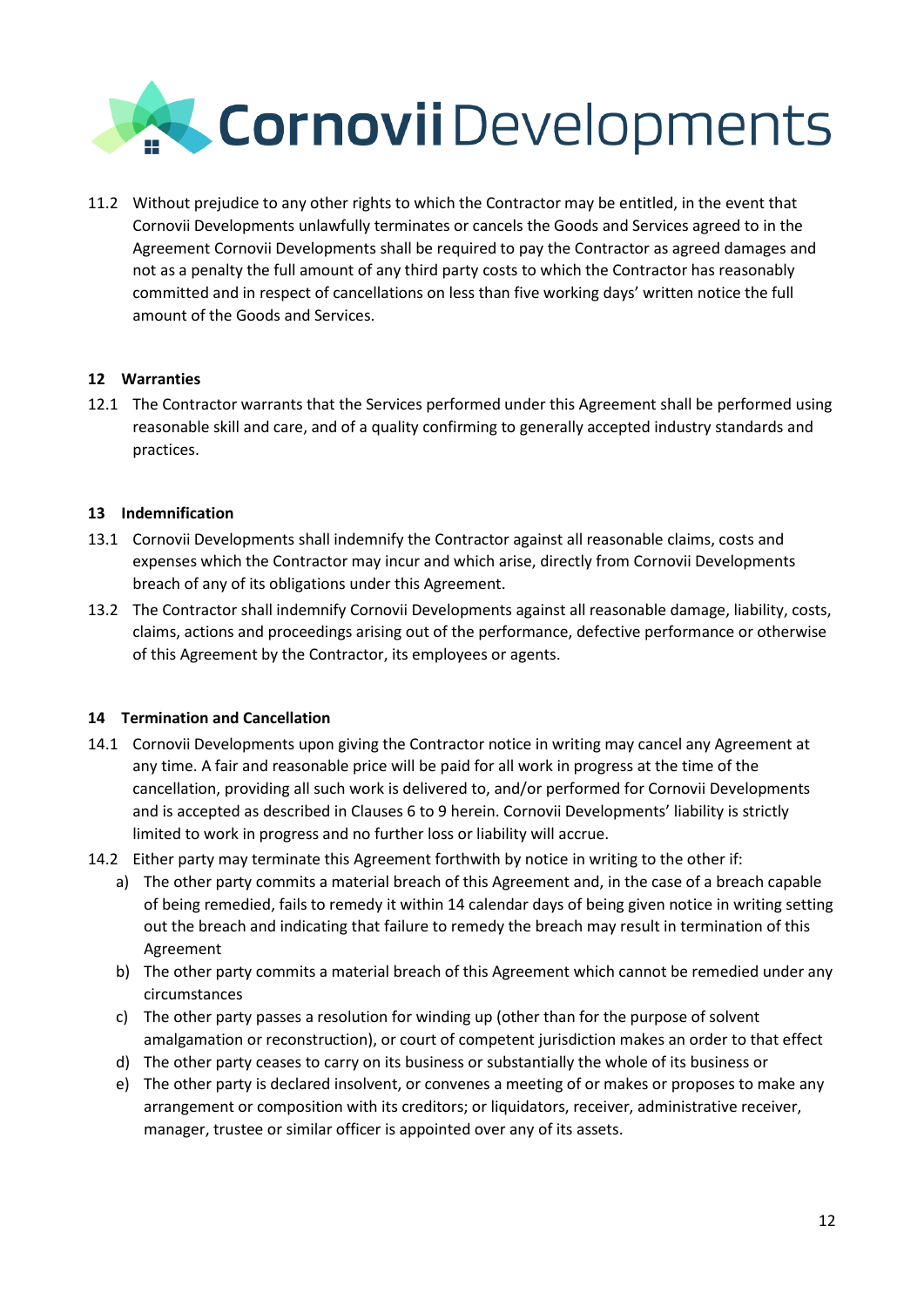## Cornovii Developments

#### **15 Prevention of Bribery**

- 15.1 The Contractor:
	- a) Shall not, and shall procure that all Contractor Personnel shall not, in connection with this Agreement commit a Prohibited Act;
	- b) Warrants, represents and undertakes that it is not aware of any financial or other advantage being given to any person working for or engaged by Cornovii Developments or that an agreement has been reached to that effect, in connection with the execution of this Agreement, excluding any arrangement of which full details have been disclosed to Cornovii Developments before execution of this agreement

#### 15.2 The Contractor shall:

- a) If requested, provide Cornovii Developments with any reasonable assistance, at Cornovii Developments reasonable cost, to enable Cornovii Developments to perform any activity required by any relevant government or agency in any relevant jurisdiction for the purpose of compliance with the Bribery Act;
- b) The contractor shall, within 10 Working Days of a request from Cornovii Developments, certify to Cornovii Developments in writing (such certification to be signed by an officer of the Contractor) the Contractor's compliance with this clause 15 and provide such supporting evidence of compliance with this clause 15 by the Contractor as Cornovii Developments may reasonably request.
- 15.3 If any breach of clause 15.1 is suspected of known, the Contractor must notify Cornovii Developments immediately
- 15.4 If the Contractor notifies Cornovii Developments that it suspects or knows that there may be a breach of clause 15.1 the Contractor must respond promptly to Cornovii Developments enquiries, cooperate with any investigation, and allow Cornovii Developments to audit books, records and any other relevant documentation. This obligation shall continue for two years following expiry or termination of this Agreement.
- 15.5 Cornovii Developments may terminate this Agreement by written notice with immediate effect, and recover from the Contractor the amount of any loss directly resulting from the cancellation, if the Contractor or Contractor Personnel (in all cases whether or not acting with the Contractor's knowledge) breaches clause 15.1. At Cornovii Developments' absolute discretion, in determining whether to exercise the right of termination under this clause 15.5, Cornovii Developments shall give consideration, where appropriate, to action other than termination of this Agreement unless the Prohibited Act is committed by the Contractor or a senior officer of the Contractor or by an employee, sub-contractor or supplier not acting independently of the Contractor. The expression "not acting independently" (when used in relation to the Contractor or a Sub-contractor) means and shall be construed as acting:
	- a) With the authority; or
	- b) With the actual knowledge; of any one or more of the directors of the Contractor or the Sub-contractor (as the case may be); or
	- c) In circumstances where any one of more of the directors of the Contractor ought reasonably to have had known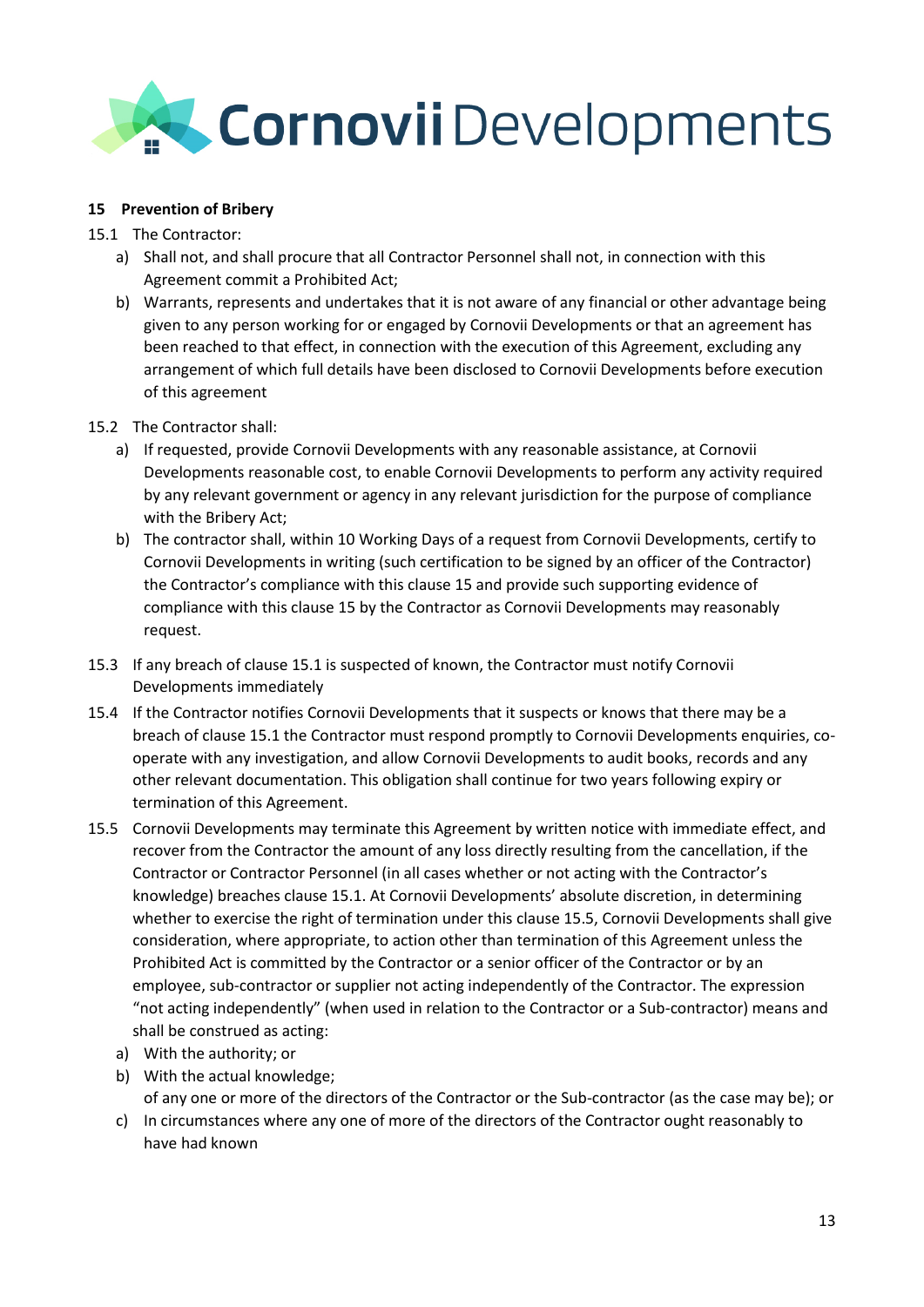

#### 15.6 Any notice of termination under clause 15.5 must specify:

- a) The nature of the Prohibited Act
- b) The identity of the Party whom Cornovii Developments believes has committed the Prohibited Act; And
- c) The date on which this Agreement will terminate
- 15.7 Despite clause 42 (Disputes), any disputes relating to:
	- a) The interpretation of clause 15; or
	- b) The amount of value of gift, consideration or commission, shall be determined by Cornovii Developments and its decision shall be final and conclusive
- 15.8 Any termination under clause 15.5 will be without prejudice to any right or remedy which has already accrued or subsequently accrues to Cornovii Developments

#### **16 Intellectual Property Rights**

- 16.1 Any specification, drawing, sample and pattern supplied by Cornovii Developments to the Contractor, or specifically produced by the Contractor for Cornovii Developments in connection with this Agreement, together with the copyright, design rights or any other intellectual property rights thereto shall be the exclusive property of Cornovii Developments. On payment of the price and for no further consideration the Contractor assigns to Cornovii Developments with full title guarantee all such copyright, design and other intellectual property rights.
- 16.2 The Contractor shall not disclose to any third party (except sub-contractors accepting a like obligation of secrecy, and then only to the extent necessary for the performance of the subagreement) or provide any such specification, drawing, sample or pattern to any third party or to use the same except to the extent that it is or becomes public knowledge through no fault of the Contractor, or as is required for the purposes of the Agreement.
- 16.3 The provision shall survive the expiration or termination of the Agreement

#### **17 Independent Contractors**

17.1 The Contractor and Cornovii Developments are independent of each other, and neither has the authority to bind the other to any third party or act in any way as the representative of the other, unless otherwise expressly agreed in writing by both parties.

#### **18 Severability**

18.1 If any provision of this Agreement is held invalid, illegal or unenforceable for any reason by any Court of competent jurisdiction such provision shall be severed, and the remainder of the provisions herein shall continue in full force and effect as if this Agreement had been agreed with the invalid illegal or enforceable provision eliminated.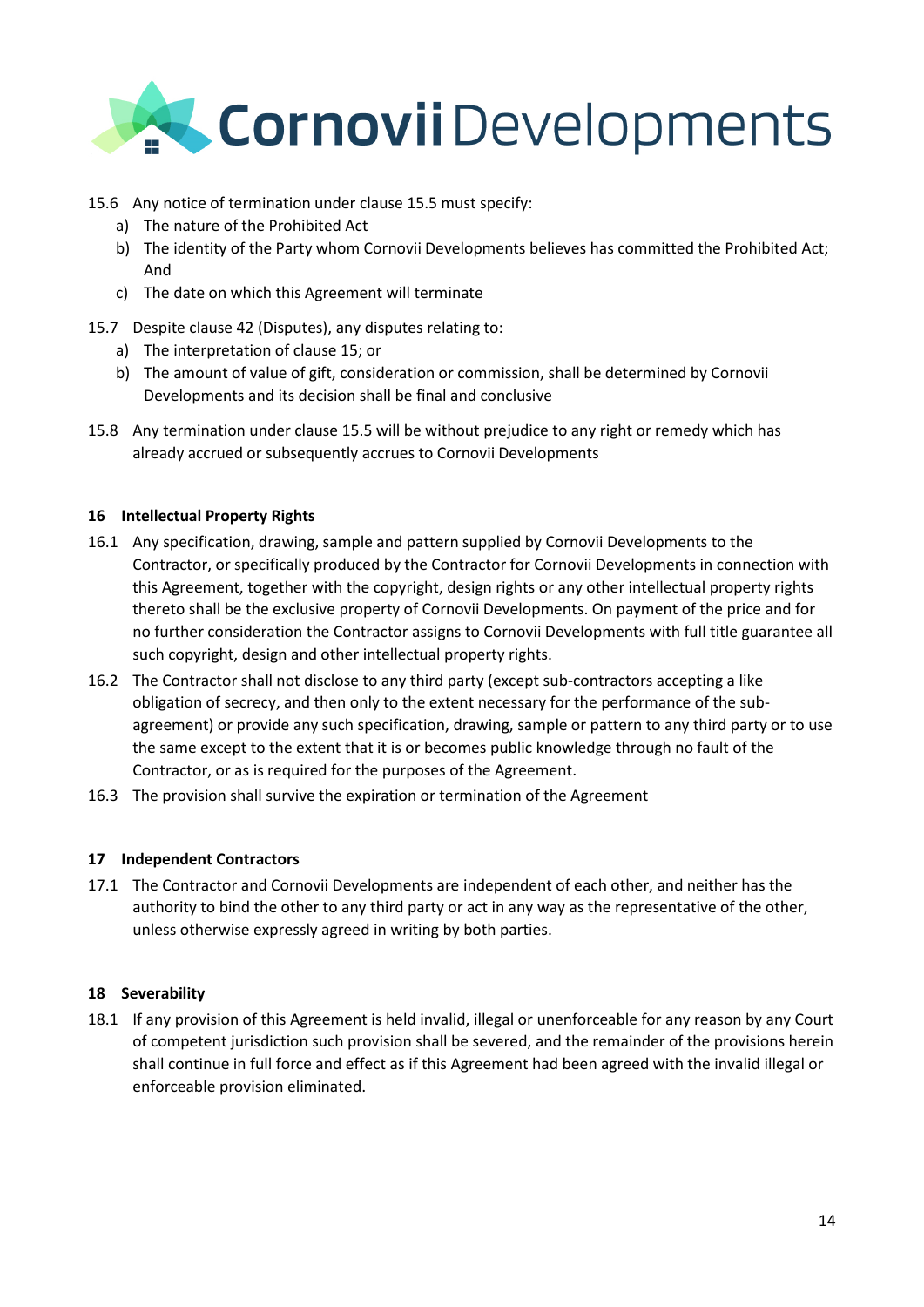

#### **19 Assignment, Transfer and Sub-Contracting**

- 19.1 Cornovii Developments may, subject to clause 19.2:
	- a) Assign any of its rights under the Agreement; or
	- b) Transfer all of its rights or obligations by novation, to another person
- 19.2 The consent of the Contractor is required for an assignment or transfer by Cornovii Developments unless:
	- a) The assignment or transfer is to an Associated Person of Cornovii Developments; or
	- b) Either Cornovii Developments or the Contractor have committed a breach of this Agreement which gives the other party the right under the terms of this Agreement to terminate the Agreement

Any consent must not be unreasonably withheld or delayed and if not expressly refused within five working days shall be deemed given.

- 19.3 The Contractor may not assign any of its rights, or transfer any of its rights or obligations under the Agreement.
- 19.4 The Contractor will not, without the written consent of Cornovii Developments sub-contract its right or obligations under this Agreement nor allow Services to be provided other than through his own employees and using his own equipment.
- 19.5 In the event that Cornovii Developments has consented to the placing of sub-contracts, copies of each sub-contract and order shall be sent by the Contractor to Cornovii Developments immediately it is issued.
- 19.6 Notwithstanding the Contractor's right to sub-contract pursuant to this clause 19, the Contractor shall remain responsible for all acts and omissions of its sub-contractors and the acts and omissions of those employed or engaged by the sub-contractor a if they were its own. An obligation on the Contractor to do, or to refrain from doing, any act or thing shall include an obligation upon the Contractor to procure that its employees, staff, agents and sub-contractors' employees, staff and agents also do, or refrain from doing, such act or thing.

#### **20 Waiver**

20.1 The failure by either party to enforce at any time or for any period any one or more of these General Terms and Conditions herein shall not be a waiver of them or of the right at any time subsequently to enforce all the terms and conditions of this Agreement.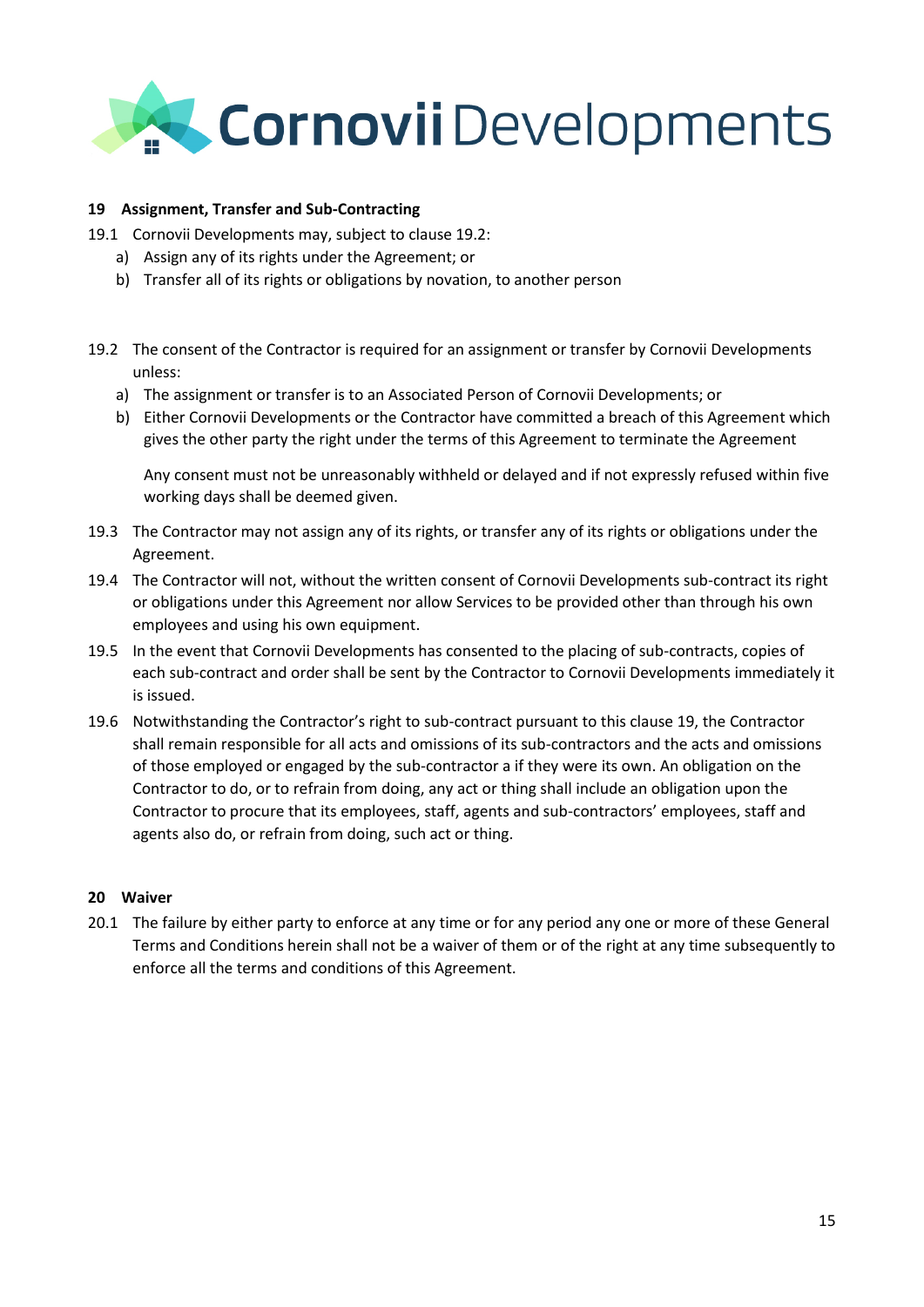

#### **21 Hazardous Goods**

- 21.1 Hazardous Goods must be marked by the Contractor with the International Danger Symbol(s) and display the name of the material in English. Transport and other documents must include declaration of the hazard and name of the material in English. Goods must be accompanied by emergency information in English in the form of written instructions, labels or markings. The Contractor shall observe the requirements of UK and international laws, regulations and agreements relating to the packing, labelling and carriage of hazardous goods.
- 21.2 All information known, held by, or reasonably available to, the Contractor regarding any potential hazards known or believed to exist in transport, handling or use of the goods supplied shall be promptly communicated to Cornovii Developments.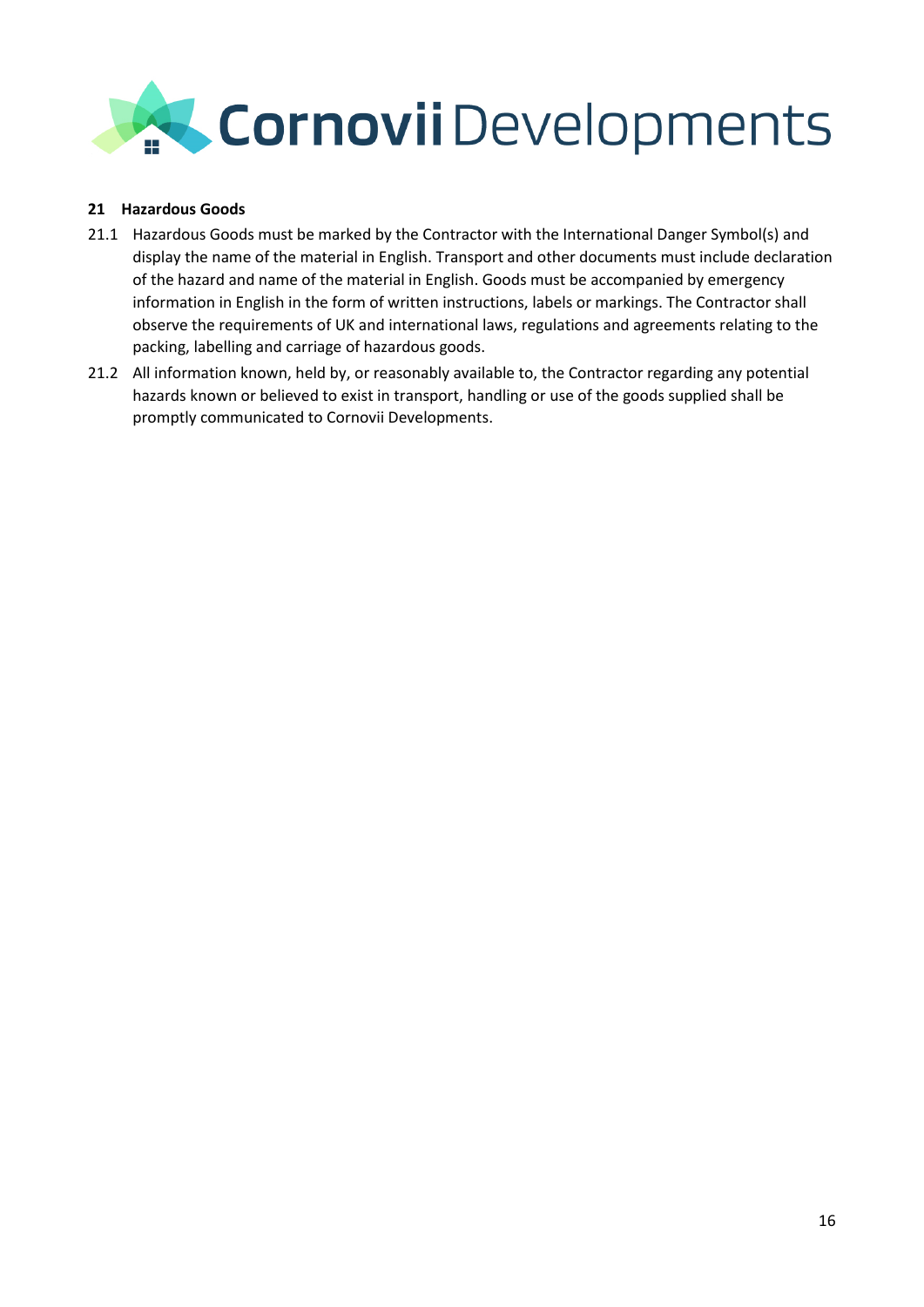

#### **22 Notices**

- 22.1 Unless otherwise communicated to the party in writing any notice to be given by either party to use the other may be served by email, fax, personal service or by post to the address of the other party that is the registered office or main place of business of the Contractor or if Cornovii Developments, the Shirehall, Abbey Foregate, Shrewsbury, SY2 6ND
- 22.2 A notice sent by email shall be deemed to be received providing receipt is acknowledged and confirmed, notice sent by fax shall be deemed to be served on receipt of an error free transmission report, notice given by letter shall be deemed to have been served at the time at which the letter was delivered personally or if sent by second class post shall be deemed to have been delivered in the ordinary course of post and if by first class post shall be deemed to have been delivered 48 hours after posting and acknowledged.

#### **23 Confidentiality**

- 23.1 All plans, drawings, designs or specifications supplied by Cornovii Developments to the Contractor shall remain the exclusive property of, and shall be returned to Cornovii Developments on completion of the Agreement and shall not be copied, and no information relating to the Goods or the Services shall be disclosed to any third party, except as required for the purpose of this Agreement.
- 23.2 No photographs of any of Cornovii Developments' equipment, installations or property shall be taken without Cornovii Developments' prior consent in writing. The Contractor shall keep secret and shall not divulge to any third party (except sub-contractors accepting a like obligation of secrecy, and then only to the extent necessary for the performance of the sub-agreement) all information given by Cornovii Developments in connection with this Agreement or which becomes known to the Contractor through his performance of the Agreement or use the same other than for the purpose of executing the Agreement.
- 23.3 The Contractor shall not mention Cornovii Developments' name in connection with the Agreement or disclose the existence of the Agreement in any publicity material or other similar communications to third parties without Cornovii Developments' prior consent in writing.
- 23.4 The Contractor will keep confidential any information it become aware of by reason of operation of this Agreement.
- 23.5 Except to the extent set out in this clause or where disclosure is expressly permitted elsewhere in this Agreement, each party shall:
	- 23.5.1 Treat the other party's confidential information as confidential; and
	- 23.5.2 Not disclose the other party's confidential information to any other person without the owner's prior written consent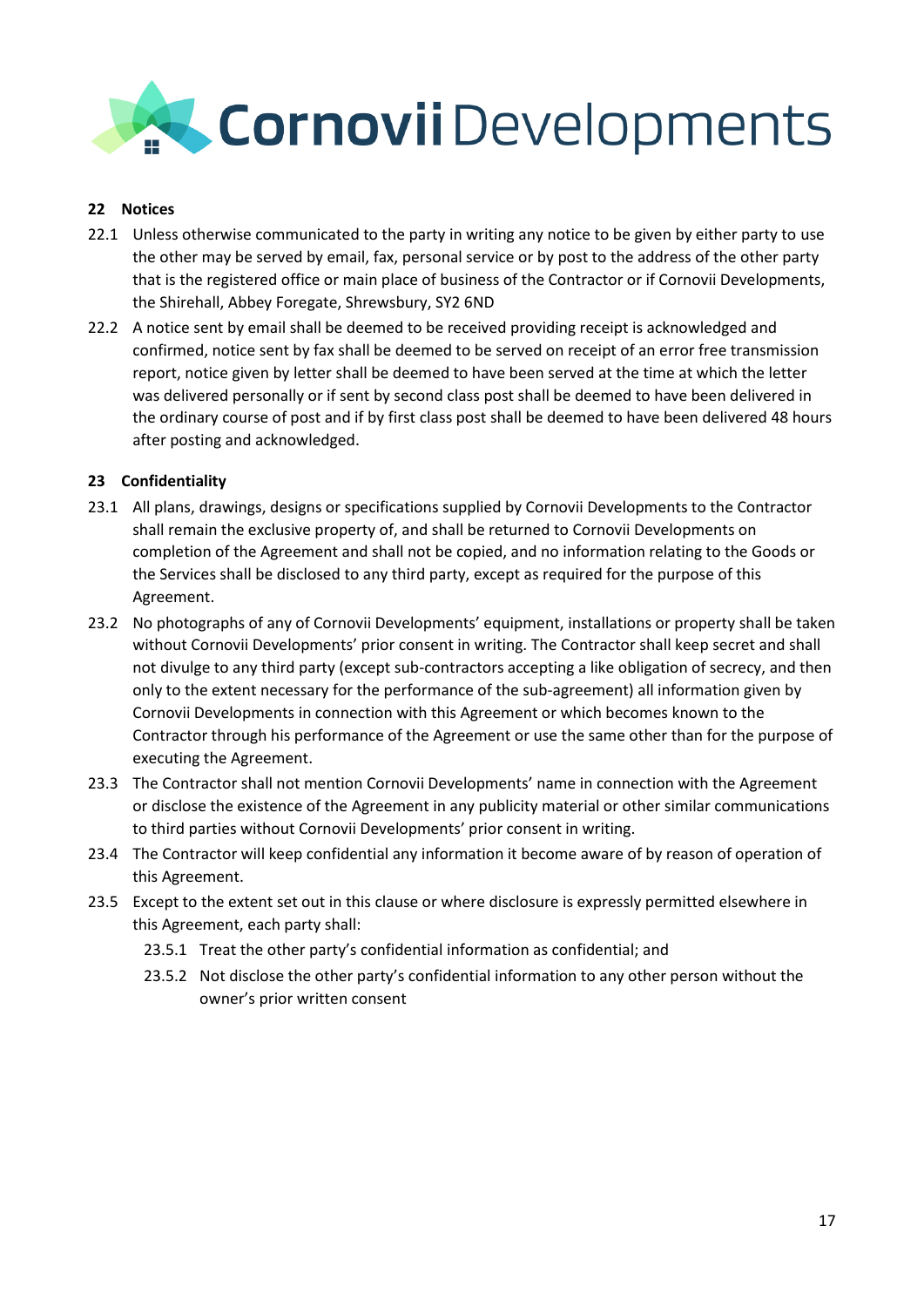

- 23.6 Clause 23.5 shall not apply to the extent that:
	- 23.6.1 Such disclosure is a requirement of Law placed upon the party making the disclosure, including any requirements for disclosure under FOIA or Environmental Information Regulations pursuant to the above clause regarding Freedom of Information;
	- 23.6.2 Such information was in the possession of the party making the disclosure without obligation of confidentiality prior to its disclosure by the information owner;
	- 23.6.3 Such information was already in the public domain at the time of disclosure otherwise than by a breach of this Agreement; or
	- 23.6.4 It is independently developed without access to the other party's confidential information.
- 23.7 The Contractor may only disclose Cornovii Developments' confidential information to the Contractor Personnel who are directly involved in the provision of the Services and who need to know the information, and shall use reasonable endeavours to ensure that such Contractor Personnel are aware of and shall comply with these obligations as to confidentiality.
- 23.8 The Contractor shall not, and shall procure that the Contractor Personnel do not, use any of Cornovii Developments' confidential information received otherwise than for the purposes of this Agreement.
- 23.9 Nothing is this Agreement shall prevent Cornovii Developments from disclosing the Contractor's confidential information:
	- 23.9.1 To any consultant, contractor or other person engaged by Cornovii Developments
	- 23.9.2 For the purpose of the examination and certification of Cornovii Developments accounts or any other form of audit of Cornovii Developments
- 23.10 Cornovii Developments shall use all reasonable endeavours to use reasonable endeavours to ensure that any employee, third party or sub-contractor to whom the Contractor's confidential information is disclosed pursuant to this Agreement is made aware of Cornovii Developments' obligations of confidentiality.
- 23.11 Nothing in this clause shall prevent either party from using any techniques, ideas or know-how gained during the performance of the Agreement in the course of its normal business to the extent that this use does not result in a disclosure of the other party's confidential information or an infringement of Intellectual Property Rights.
- 23.12 The provision of this clause shall survive the expiration or termination of this Agreement.

#### **23A Agreement Status and Transparency**

23A.1 The parties acknowledge that, except for any information which is exempt from disclosure in accordance with the provisions of the FOIA, the content of this Agreement and any associated tender documentation provided by the Contractor (the tender submission) is not confidential information. Cornovii Developments shall be responsible for determining in its absolute discretion whether any of the content of the Agreement or the Tender submission is exempt from disclosure in accordance with the provisions of the FOIA

23A.2 The Cornovii Developments may consult with the Contractor to inform its decision regarding any exemptions but Cornovii Developments shall have the final decision in its absolute discretion.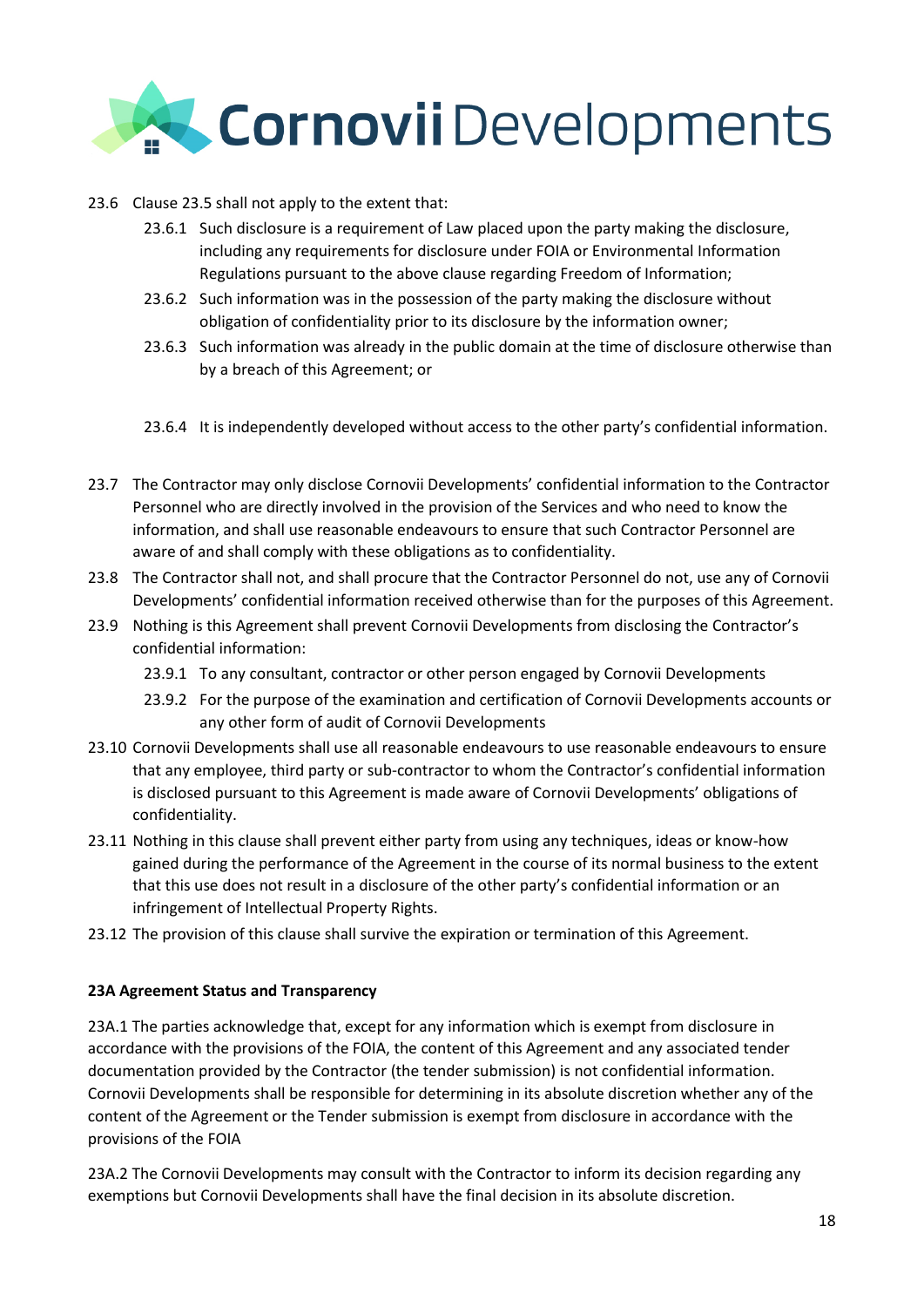

#### **24 Cornovii Developments' Data**

- 24.1 The Contractor shall not delete or remove any copyright or proprietary notices contained within or relating to Cornovii Developments' data
- 24.2 The Contractor shall not store, copy, disclose, or use Cornovii Developments' data except as necessary for the performance by the Contractor of its obligations under this Agreement or as otherwise expressly authorised in writing by Cornovii Developments and in particular the Contractor shall not store any Cornovii Developments' data, which Cornovii Developments has notified the Contractor requires storage in an encrypted format, on any portable device or media unless that device is encrypted.
- 24.3 To the extent that Cornovii Developments data is held and/or processed by the Contractor, the Contractor shall supply that Cornovii Developments data to Cornovii Developments as requested by Cornovii Developments in any format specified in this Agreement or if none specified in any format reasonably requested by Cornovii Developments.
- 24.4 The Contractor shall take responsibility for preserving the integrity of Cornovii Developments' data and preventing the corruption or loss or Cornovii Developments data and shall take such backup copies of the data at regular interval appropriate to the frequency of the revision of Cornovii Developments data.
- 24.5 The Contractor shall use reasonable endeavours to ensure that any system on which the Contractor holds any Cornovii Developments data, including back-up data, is a secure system that complies but is not limited to the following:
	- 24.5.1 Access to the system is restricted to Contractor Personnel with a legitimate need to access Cornovii Developments' data; and
	- 24.5.2 The system is kept up to date with the latest versions of the operating system and antivirus updates; and
	- 24.5.3 Transfer of data to and from the system is conducted in a secure manner.
- 24.6 If Cornovii Developments' data is corrupted, lost or sufficiently degraded as a result of the Contractor's Default so as to be unusable, Cornovii Developments may:
	- 24.6.1 Require the Contractor (at the Contractor's expense) to restore or procure the restoration of Cornovii Developments' data as soon as practicable; and/or
	- 24.6.2 Itself restore or procure the restoration of Cornovii Developments' data, and shall be repaid by the Contractor any reasonable expenses incurred in doing so including the restoration of Cornovii Developments' data.
- 24.7 If at any time the Contractor suspects or has reason to believe that Cornovii Developments' data has or may be corrupted, lost of sufficiently degraded in any way for any reason, then the Contractor shall notify Cornovii Developments immediately and inform Cornovii Developments of the remedial action the Contractor proposed to take.
- 24.8 The Contractor shall check for and delete Malicious Software and if Malicious Software is found, the parties shall co-operate to reduce the effect of the Malicious Software and particularly if Malicious Software cases loss of operational efficiency or loss or corruption of Cornovii Developments' data, assist each other to mitigate any losses and to restore the Services to their desired operating efficiency.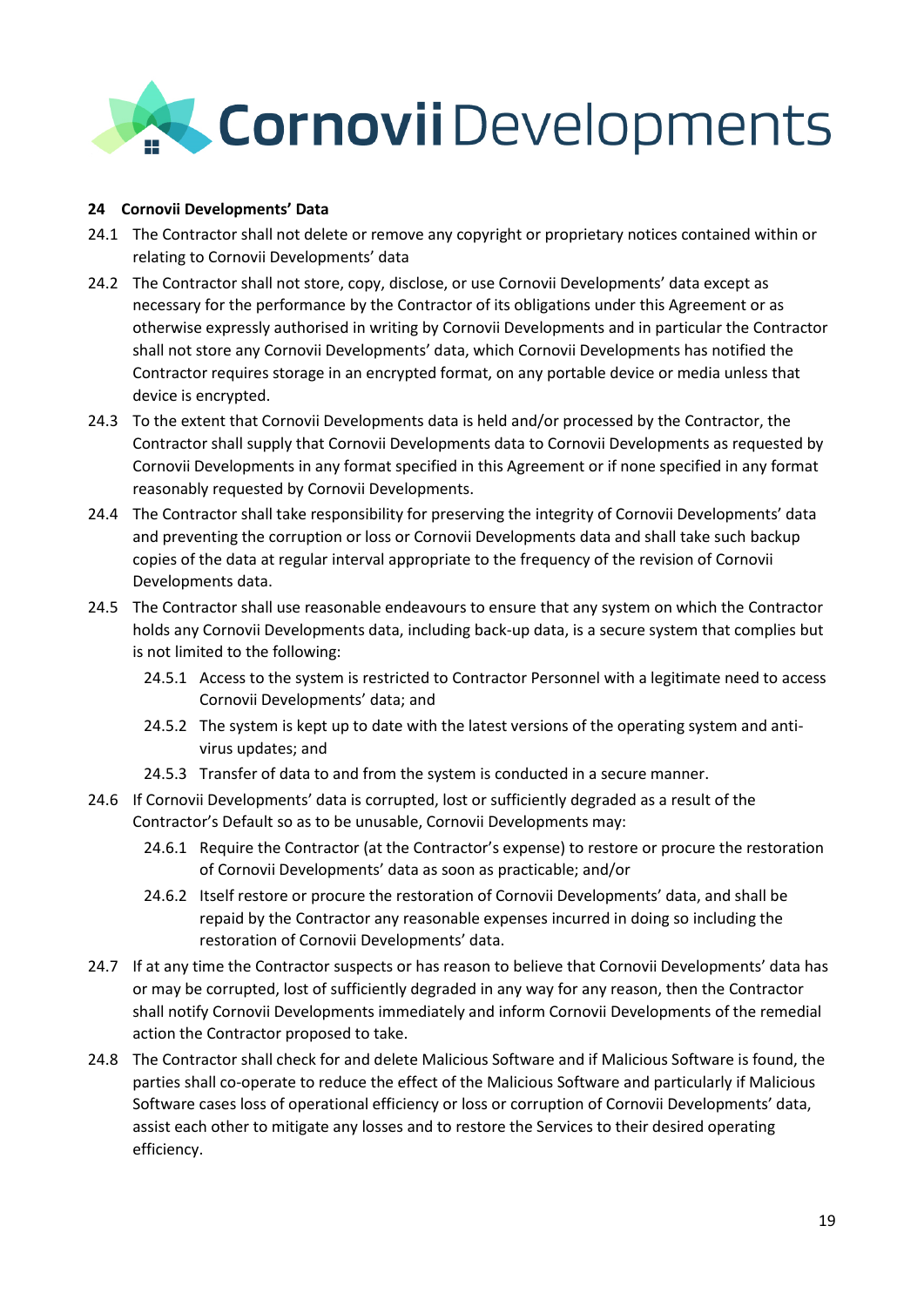

- 24.9 Any cost arising out of the actions of the parties taken in compliance with the provisions of subclause .8 above shall be borne by the parties as follows:
	- 24.9.1 By the Contractor where the Malicious Software originates from the Contractor Software, the Third-Party Software or Cornovii Developments' data (whilst the data was under the control of the contractor); and
	- 24.9.2 By Cornovii Developments if the Malicious Software originates from Cornovii Developments' software or Cornovii Developments data (whilst the data was under the control of Cornovii Developments)

#### **25 Protection of Personal Data**

- 25.1 With respect to the parties' rights and obligations under this Agreement, the parties agree that Cornovii Developments is the Data Controller and that the Contractor is the Data Processor.
	- 25.1.1 The Contractor shall (and shall procure that any Sub-contractor and Contractor Personnel involved in the provision of the Services shall):
	- 25.1.2 Process the Personal Data only in accordance with instructions from Cornovii Developments (which may be specific instructions or instructions of a general nature as set out in this Agreement or as otherwise notified by Cornovii Developments to the Contractor during the term of this Agreement):
	- 25.1.3 At all times observe and comply with the Data Protection Legislation and shall comply with any notification requirements under the DPA and the Data Protection Legislation and both Parties shall duly observe all their obligations under the DPA and Data Protection Legislation, which will arise in connection with this Agreement.
	- 25.1.4 Process the Personal Data only to the extent, and in such manner, as is necessary for the provision of the Services or as is required by Law or any regulatory Body:
	- 25.1.5 Implement appropriate technical and organisational measures, including but not limited to ensuring that Personal Data is not stored on any portable equipment or storage device or media unless encrypted to protect the Personal Data against unauthorised or unlawful processing and against accidental loss, destruction, damage, alteration or disclosure as required under the Seventh Data Protection Principle in Schedule 1 to the DPA and to enable it to comply with its obligations under Article 32 of GDPR and
		- (a) Provide Cornovii Developments with such information as Cornovii Developments may reasonably require to satisfy itself that the Contractor is complying with its obligations under the Data Protection Legislation and DPA;
		- (b) Notify Cornovii Developments of any actual or potential Personal Data Breach within twenty-four hours (24) hours of its becoming aware of its occurrence (or, in the case of a potential breach, the Contractor becoming aware of such a breach), along with all supporting facts and information sufficient to allow Cornovii Developments to make any required report(s) to any relevant data subjects, the Information Commissioner or other regulatory or body to which it is subject; and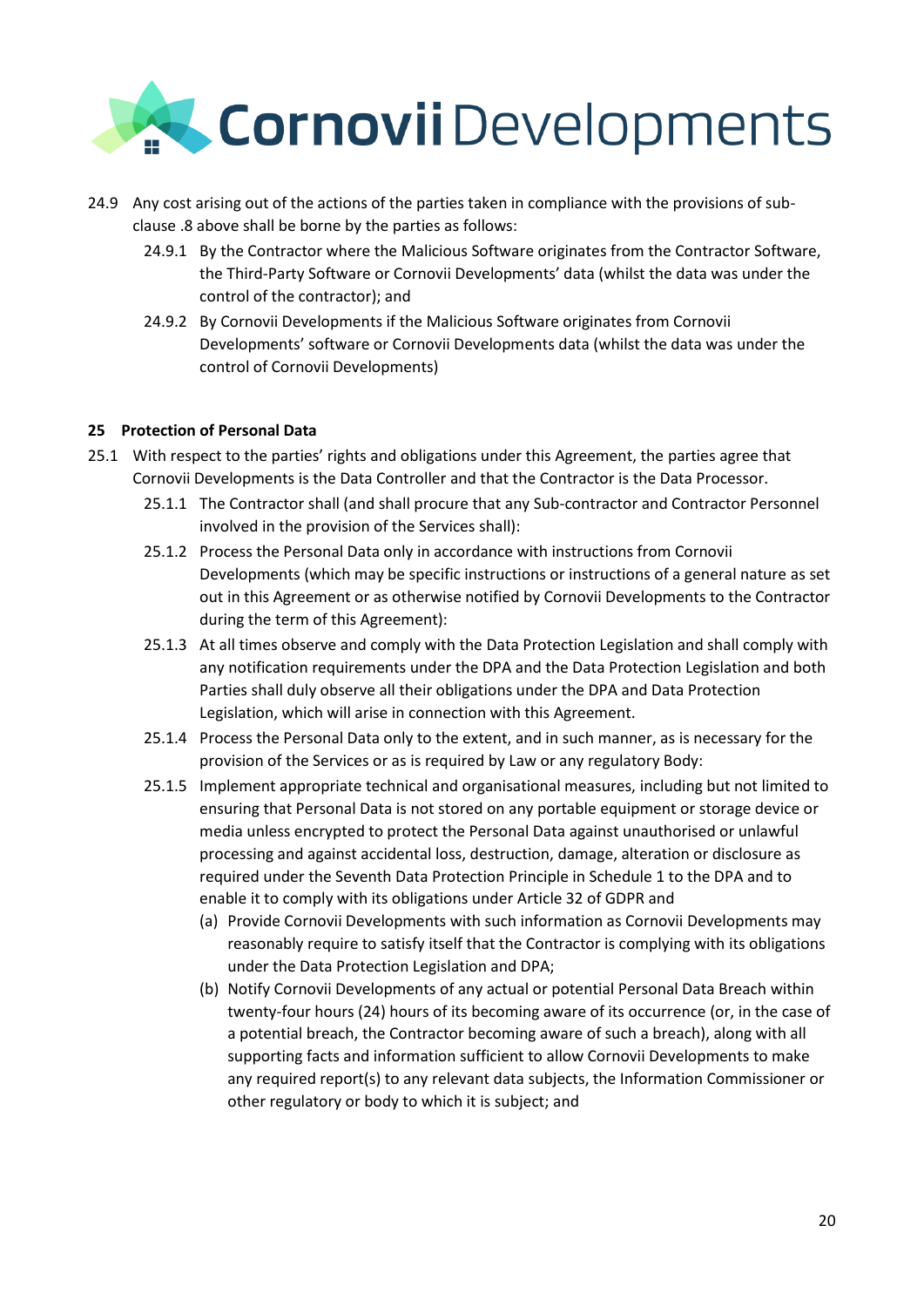

- (c) Ensure it does not knowingly or negligently do or omit to do anything which places Cornovii Developments in breach of its obligations under the Data Protection Legislation and will at all times indemnify fully Cornovii Developments from and/or against any cause or action which may be brought against Cornovii Developments consequent to any breach or non-observance of the Data Protection Legislation and DPA by the Contractor, its agents and employees;
- 25.1.6 Take reasonable steps to ensure the reliability of any Contractor Personnel who have access to the Personal Data;
- 25.1.7 Obtain prior written consent from Cornovii Developments in order to transfer the Personnel Data to any sub-contractors or affiliates for the provision of the services;
- 25.1.8 Ensure that all Contractors Personnel required to access the Personal Data are informed of the confidential nature of the Personal Data and comply with the obligations set out in this Protection of Personal Data clause;
- 25.1.9 Use reasonable endeavours to ensure that no Contractor Personnel publish, disclose or divulge any of the Personal Data to any third party unless directed to do so by Cornovii Developments;
- 25.1.10 Notify Cornovii Developments (within five working days) if it receives:
	- (a) A request from a Data Subject to have access to that person's Personnel Data; or
	- (b) A complaint or request relating to Cornovii Developments' obligations under the Data Protection Legislation;
- 25.1.11 Provide Cornovii Developments with full co-operation and assistance in relation to any complaint made or request made, including by:
	- (a) Providing Cornovii Developments with full details of the complaint or request;
	- (b) Complying with a data access request within the relevant timescales set out in the Data Protection Legislation and in accordance with Cornovii Developments' instructions;
	- (c) Providing Cornovii Developments with any Personal Data it holds in relation to a Data Subject (within the timescales required by Cornovii Developments); and
	- (d) Providing Cornovii Developments with any information requested by Cornovii Developments;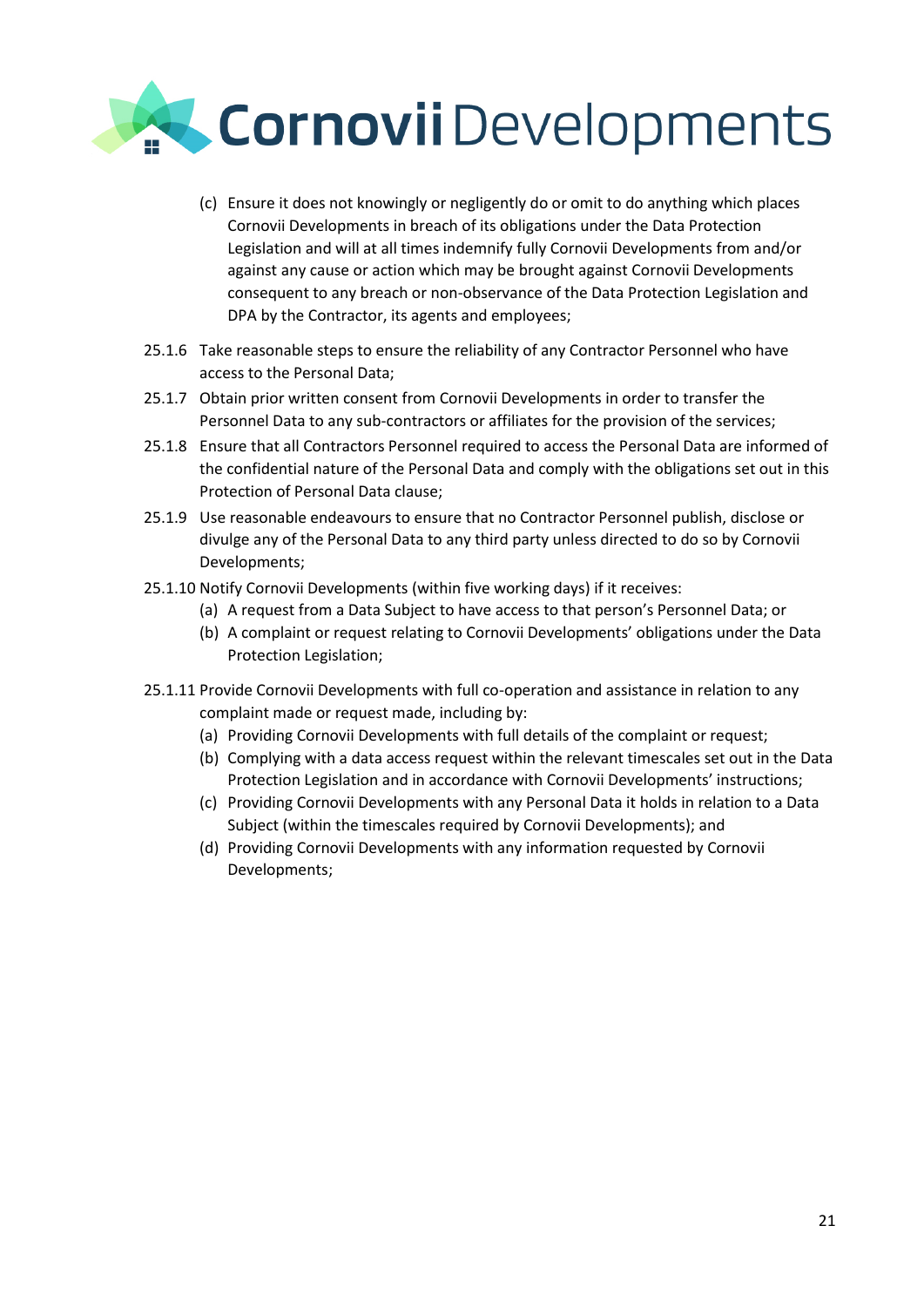

- 25.1.12 Permit Cornovii Developments (subject to reasonable and appropriate confidentiality undertakings), to inspect and audit, in accordance with the Audit Clause, the Contractor's data Processing activities (and those of its agents, subsidiaries and sub-contractors) and comply with all reasonable requests or directions by Cornovii Developments to enable Cornovii Developments to verify and/or procure that the Contractor is in full compliance with its obligations under this Agreement;
- 25.1.13 Provide a written description of the technical and organisational methods employed by the Contractor for processing Personal Data (within timescales required by Cornovii Developments); and
- 25.1.14 Not process Personal Data outside the United Kingdom without the prior written consent of Cornovii Developments and, where Cornovii Developments consents to a transfer, to comply with:
	- (a) The obligations of a Data Controller under the Eight Data Protection Principle set out in Schedule 1 or the Data Protection Act 1998 by providing an adequate level of protection to any Personal Data that is transferred; and
	- (b) By any reasonable instructions notified to it by Cornovii Developments
- 25.1.15 The Contractor shall use reasonable endeavours to ensure that its employees and agents are aware of and comply with this clause and shall indemnify Cornovii Developments against any loss or damage sustained or incurred as a result of any breach of this clause.

#### **25B Data Protection**

- 25B.1 In interpreting this clause the words and expressions set out below shall have the following meanings and any other words and expressions used are as defined elsewhere in this Agreement:
	- **(a) Data Protection Legislation:** (i) the General Data Protection Regulation (EU 2016/679) and Law Enforcement Directive (Directive (EU) 2016/680) for as long as it is directly applicable in the UK and any national implementing laws, regulations and secondary legislation, as amended or updated from time to time, in the UK; (ii) any successor legislation to the GDPR or the Data Protection Act 1998; (iii) all applicable Law about the processing of personal data and privacy.
	- **(b) Controller, Processor, Data Subject, Personal Data Breach, Data Protection Officer,** shall have the meaning given in the GDPR:
	- **(c) Data Loss Event:** any event that results, or may result, in unauthorised access to, or unauthorised or unlawful processing of, Personal Data held by the Contractor under this Agreement, and /or actual or potential loss and/or damage to or destruction of Personal Data in breach of this Agreement, including any Personal Data Breach;
	- **(d) Data Protection Impact Assessment:** as assessment by the Controller of the impact of the envisaged processing on the protection of Personal Data.
	- **(e) Data Subject Access Request:** a request made by, or on behalf of, a Data Subject in accordance with rights granted pursuant to the Data Protection Legislation to access their Personal Data.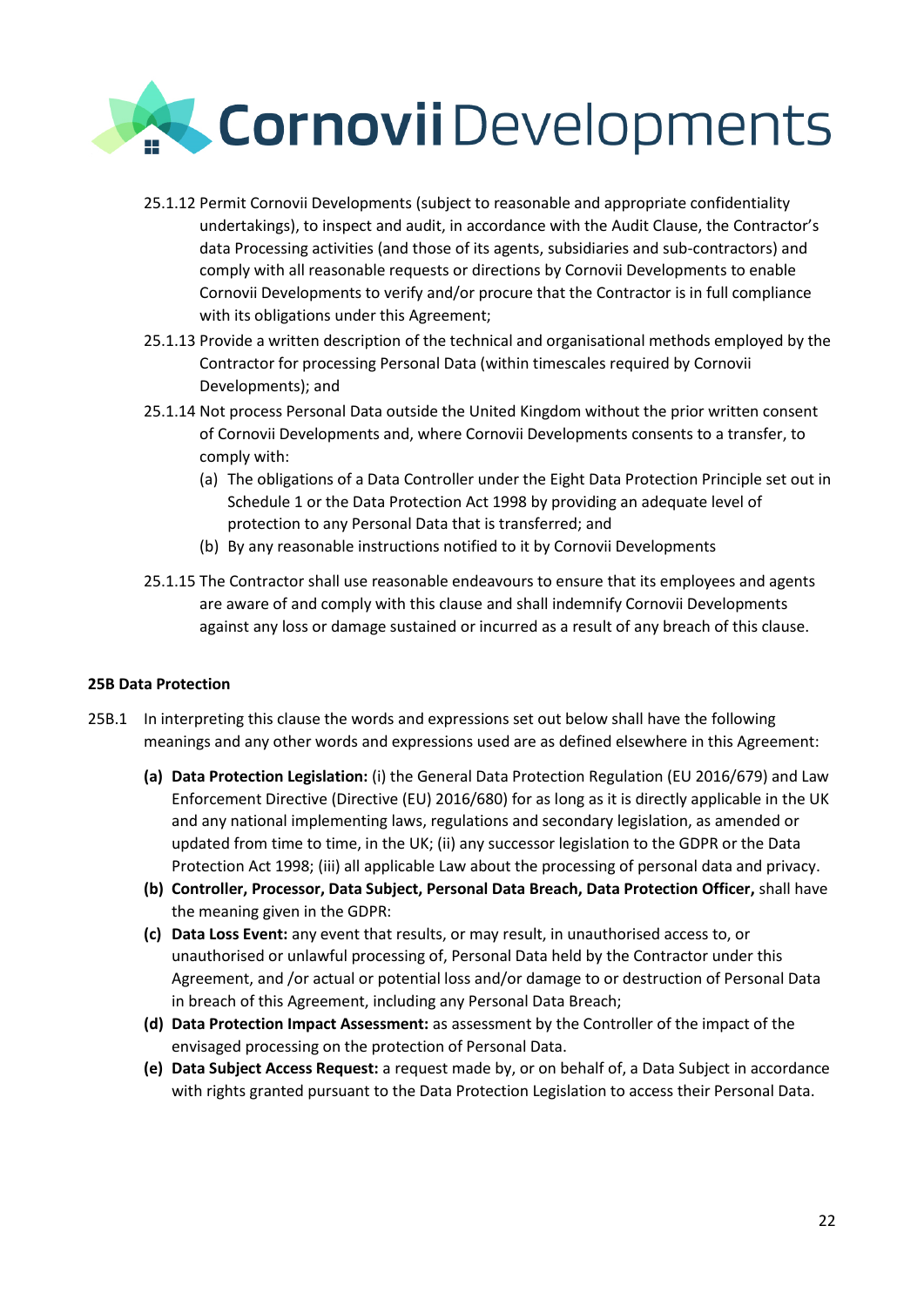

- **(f) Protective Measures:** appropriate technical and organisational measures which may include: pseudonymising and encrypting Personal Data, ensuring confidentiality, integrity, availability and resilience of systems and services, ensuring that availability of and access to Personal Data can be restored in a manner after an incident, and regularly assessing and evaluating the effectiveness of the such measures adopted by it;
- **(g) Sub-processor:** any third party appointed to process Personal Data on behalf of the Contractor related to this Agreement
- **25B.2** Both parties will comply with all applicable requirements of the Data Protection Legislation and agree to take account of any guidance issued by the Information Commissioner Office. This clause 25B.2 is in addition to, and does not relieve, remove or replace, a party's obligation under the Data Protection Legislation.
- **25B.3** The parties acknowledge that for the purposes of the Data Protection Legislation, Cornovii Developments is the Controller and the Contractor is the Processor. The only processing that the Contractor is authorised to do is as set out in the Agreement which includes, the scope, nature and purpose of processing by the Contractor, the duration of the processing and the types of Personal Data and categories of Data Subject.
- **25B.4** The Contractor shall notify Cornovii Developments immediately if it considers that any of Cornovii Developments instructions infringe the Data Protection Legislation.
- **25B.5** The Contractor shall provide all reasonable assistance to Cornovii Developments in the preparation of any Data Protection Impact Assessment prior to commencing any processing. Such assistance may, at the discretion of Cornovii Developments, include:
	- **(a)** A systematic description of the envisaged processing operations and the purpose of the processing;
	- **(b)** An assessment of the necessity and proportionality of the processing operations and the purpose of the processing;
	- **(c)** An assessment of the risks to the rights and freedoms of Data Subjects; and
	- **(d)** The measures envisaged to address the risks, including safeguards, security measures and mechanisms to ensure the protection of Personal Data.
- **25B.6** Without prejudice to the generality of clause 25B.2, the Contractor shall, in relation to any Personal Data processed in connection with the performance by the Contractor of its obligations under this agreement:
	- **(a)** Process that Personal Data only in accordance with the written instructions of Cornovii Developments unless the Contractor is required to do otherwise by Law. If it is so required the Contractor shall promptly notify Cornovii Developments before processing the Personal Data prohibited by Law;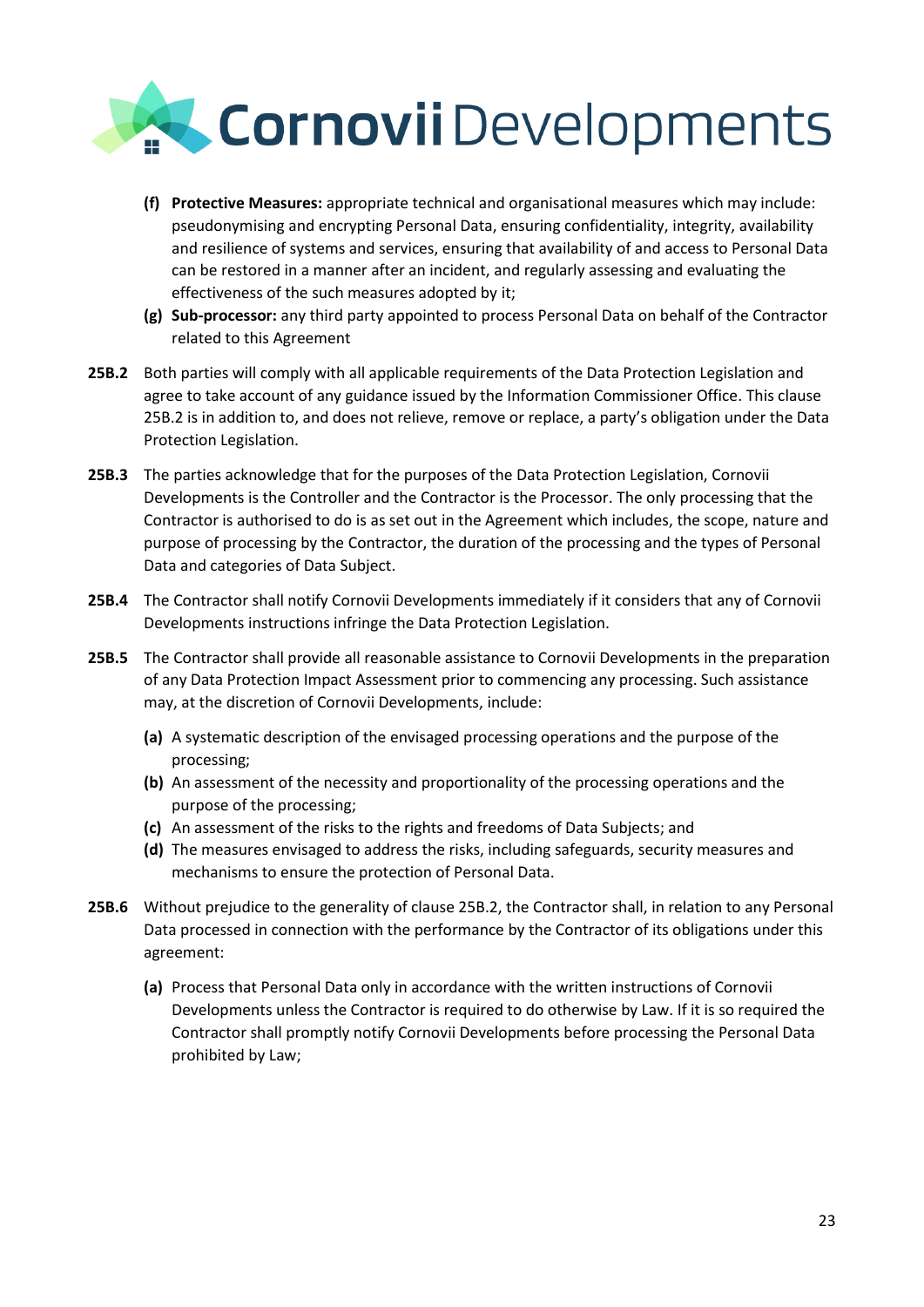

- **(b)** Use reasonable endeavours to ensure that it has in place Protective Measures, reviewed and approved by Cornovii Developments as appropriate, to protect against a Data Loss Event having taken into account of the:
	- (i) The nature of the data to be protected
	- (ii) the harm that might result from a Data Loss Event
	- (iii) the state of technological development; and
	- (iv) the cost of implementing any Protective Measures;
- **(c)** Take reasonable steps to ensure the reliability and integrity of any Contractor Personnel who have access to the Personal Data;
- **(d)** Use reasonable endeavours to ensure that all personnel who have access to and/or process Personal Data;
	- (i) do not process Personal Data except in accordance with this Agreement;

(ii) disclose or divulge any of the Personal Data to any third party unless directed in writing do to so by Cornovii Developments or as otherwise permitted by this Agreement;

(iii) are obliged to keep the Personal Data Confidential; and

(iv) have undergone adequate training in the use, care, protection and handling of Personal Data;

**(e)** Not transfer any Personal Data outside of the European Union unless the prior written consent of Cornovii Developments has been obtained and following conditions are fulfilled:

(i) Cornovii Developments or the contractor has provided appropriate safeguards in relation to the transfer as determined by Cornovii Developments;

(ii) the Data Subject has enforceable rights and effective legal remedies;

(iii) the Contractor complies with its obligations under the Data Protection Legislation by providing an adequate level of protection to any Personal Data that is transferred; and

(iv) the Contractor complies with reasonable instructions notified to it in advance by Cornovii Developments with the processing of the Personal Data;

- **(f)** At the written discretion of Cornovii Developments, delete or return Personal Data and copies thereof to Cornovii Developments on termination of the agreement unless required by Law to retain the Personal Data; and
- **(g)** Maintain complete and accurate records and information to demonstrate its compliance with this clause 25B.6 and allow for audits by Cornovii Developments or its designated auditor.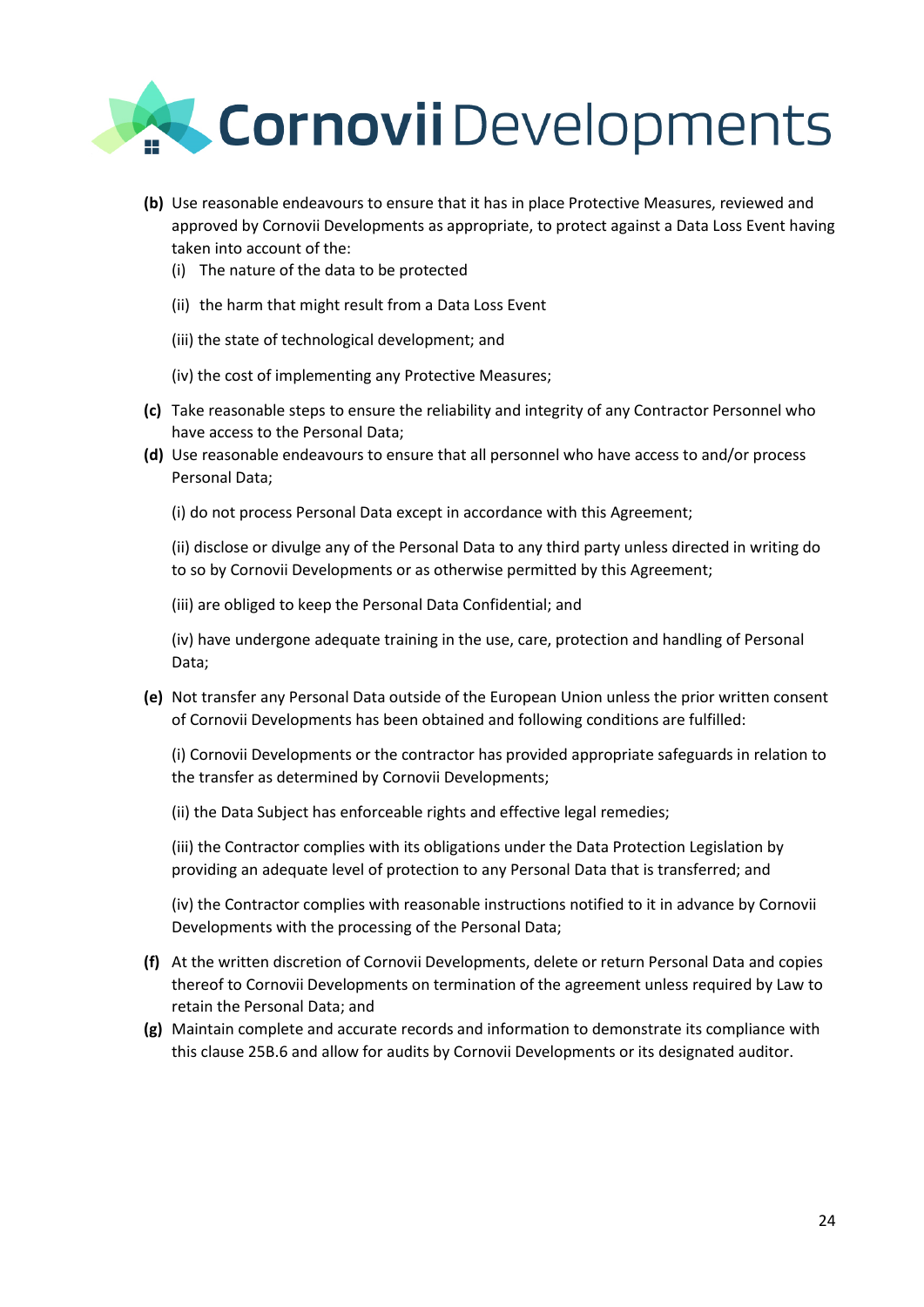

- **25B.7** The Contractor shall notify Cornovii Developments immediately if it:
	- **(a)** Receives a Data Subject Access Request (or purported Data Subject Access Request);
	- **(b)** Receives any other request, complaint or communication relating to either Party's obligations under the Data Protection Legislation;
	- **(c)** Receives any communication from the Information Commissioner or any other regulatory authority in connection with Personal Data processed under this Agreement;
	- **(d)** Receives a request from any third party for disclosure of Personal Data where compliance with such request is required or purported to be required by Law; or
	- **(e)** Becomes aware of a Data Loss Event
- **25B.8** Taking into account the nature of the processing, the Contractor shall provide Cornovii Developments with full assistance in relation to either Party's obligation under Data Protection Legislation and any complaint, communication or request made under clause 25B.6 (and insofar as possible within the timescales reasonably required by Cornovii Developments) including by promptly providing:
	- (a) Cornovii Developments with full details and copies of the complaint, communication or request;
	- (b) Such assistance as is reasonably requested by Cornovii Developments to enable it to comply with a Data Subject Access Request within the relevant timescales set out in the Data Protection Legislation;
	- (c) Cornovii Developments, as its request, with any Personal Data it holds in relation to a Data Subject
	- (d) Assistance as requested by Cornovii Developments following any Data Loss Event;
	- (e) Assistance as requested by Cornovii Developments with respect to any request from the Information Commissioner's Office or any consultation by Cornovii Developments with the Information Commissioner's Office.
- **25B.9** The Contractor shall maintain complete and accurate records and information to demonstrate its compliance with this clause. This requirement does not apply where the Contractor employs fewer than 250 staff, unless:
	- (a) Cornovii Developments determines that the processing is not occasional;
	- (b) Cornovii Developments determines the processing includes special category of data as referred to in Article 9(1) of the GDPR; and
	- (c) Cornovii Developments determines that the processing is likely to result in a risk to rights and freedoms of Data Subjects
- **25B.10** The Contractor shall designate a data protection officer if required by the Data Protection Legislation.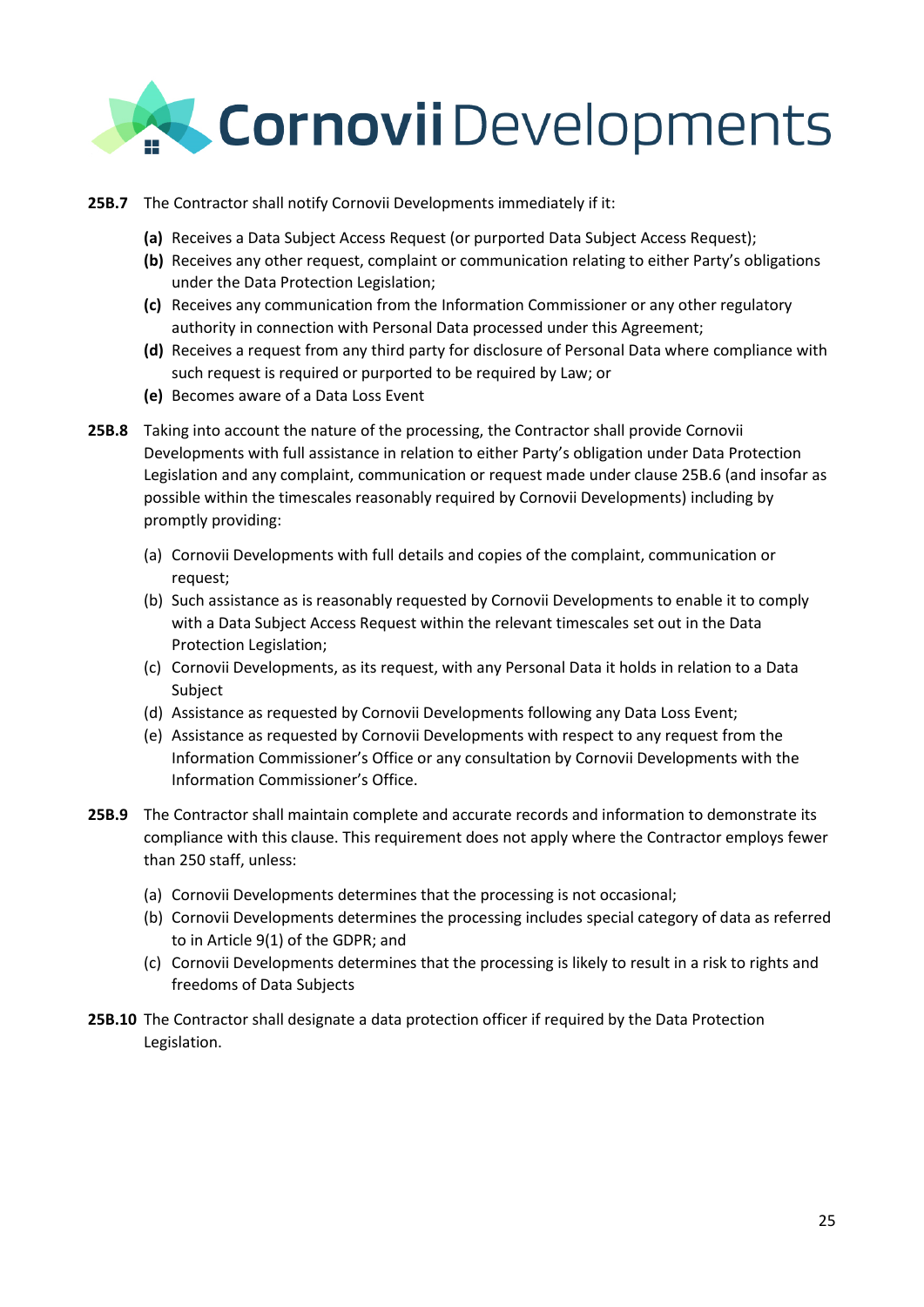

- **25B.11** Before allowing any sub-processor to process any Personal Data related to this Agreement, the Contractor must:
	- (a) Notify Cornovii Developments in writing of the intended sub-processor and processing;
	- (b) Obtain the written consent of Cornovii Developments;
	- (c) Enter into a written agreement with the sub-processor which give effect to the terms set out in this clause 25B such that they apply to the sub-processor; and
	- (d) Provide Cornovii Developments with such information regarding the sub-processor as Cornovii Developments may reasonably require.
- **25B.12** The Contractor shall remain fully liable for all acts or omissions of any sub-processors.
- **25B.13** Notwithstanding any other provision of this Agreement, the Contractor agrees to indemnify and keep indemnified Cornovii Developments against all reasonable costs, claims, damages or expenses incurred by Cornovii Developments of for which it may become liable due to any defective performance or any failure by the Contractor or its employees or agents to comply with any of its obligations under this Agreement.
- **25B.14** Either party may, at any time on not less than 30 days' notice, revise this clause by replacing it with any applicable controller to processor standard clauses or similar terms forming party of an applicable certification scheme (which shall apply when replaced by attachment to this Agreement) or to ensure that it complies with any guidance issued by the Information Commissioner's Office.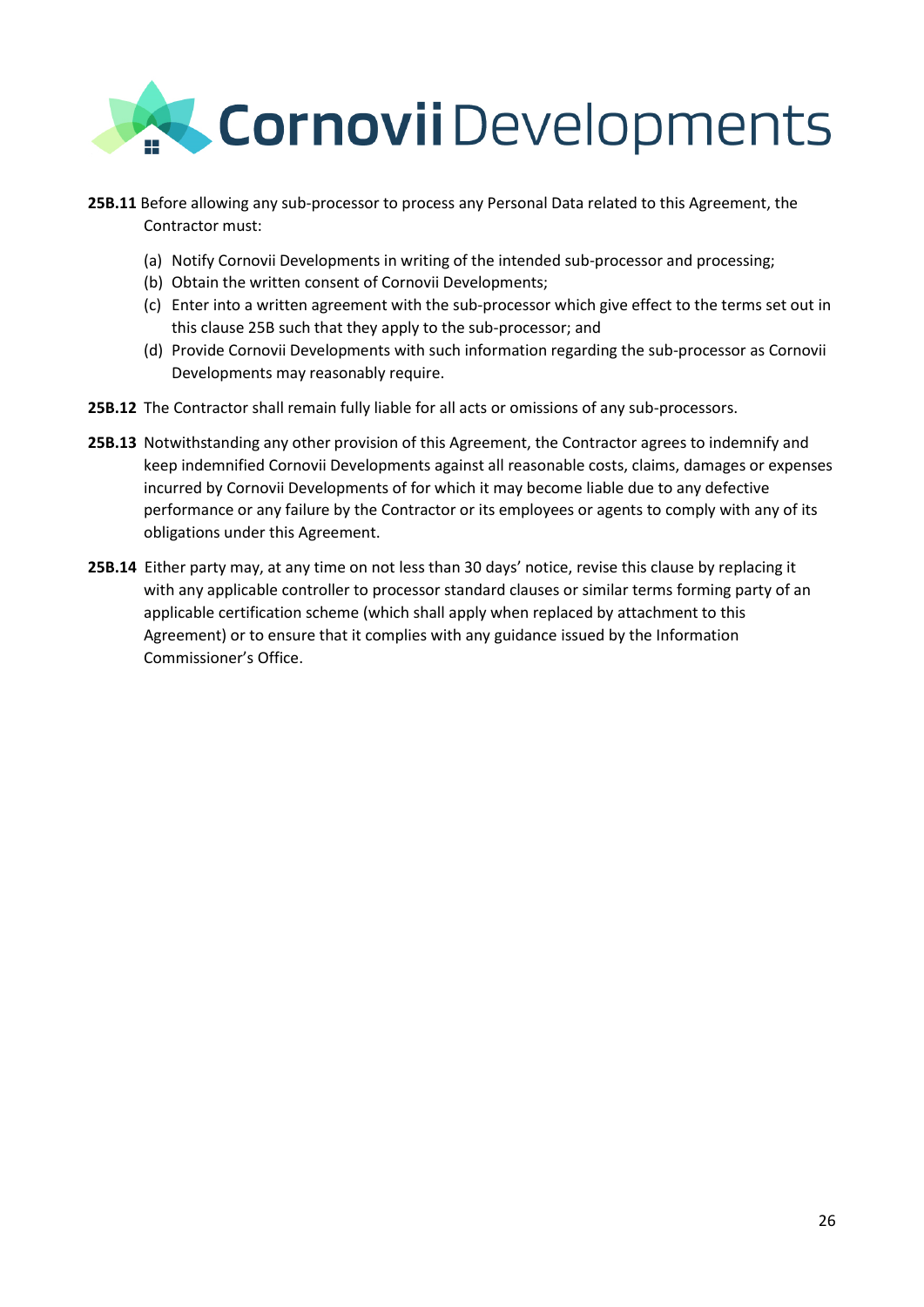

#### **26 Cornovii Data and Personal Information Audits**

- **26.1** Except where an audit is imposed on Cornovii Developments by a Regulatory body, Cornovii Developments may acting reasonably, conduct an audit for the following purposes:
	- 26.1.1 To review the integrity, confidentiality and security of Cornovii Developments data
	- 26.1.2 To review the Contractor's compliance with the Data Protection Act 1998, the Freedom of Information Act 2000 in accordance with the Protection of Personal Data and Freedom of Information clauses and any other legislation applicable to the Services;
- 26.2 Cornovii Developments shall use all reasonable endeavours to ensure that the conduct of each audit does not unreasonably disrupt the Contractor or delay the provision of Services.
- 26.3 Subject to Cornovii Developments' obligations of confidentiality, the Contractor shall on demand provide Cornovii Developments (and/ or its agents or representatives) with all reasonable cooperation and assistance in relation to each audit, including:
	- 26.3.1 All information requested by Cornovii Developments within the permitted scope of the audit;
	- 26.3.2 Reasonable access to any sites controlled by the Contractor and to any equipment used (whether exclusively or non-exclusively) in the performance of the services;
	- 26.3.3 Access to Contractor Personnel
- 26.4 The Contractor shall implement all measurement and monitoring tools and procedures necessary to measure and report on the Contractor's performance of the services
- 26.5 Cornovii Developments shall endeavour to (but is not obliged to) provide at least 5 working days notice of its intention to conduct an audit.
- 26.6 The parties agree that they shall bear their own respective costs and expenses incurred in respect of compliance with their obligations under this clause.
- 26.7 This clause shall not apply to any audit or inspection regarding the provision of the services specified in the Service Specification or elsewhere in this Agreement which may be conducted as specified in this Agreement.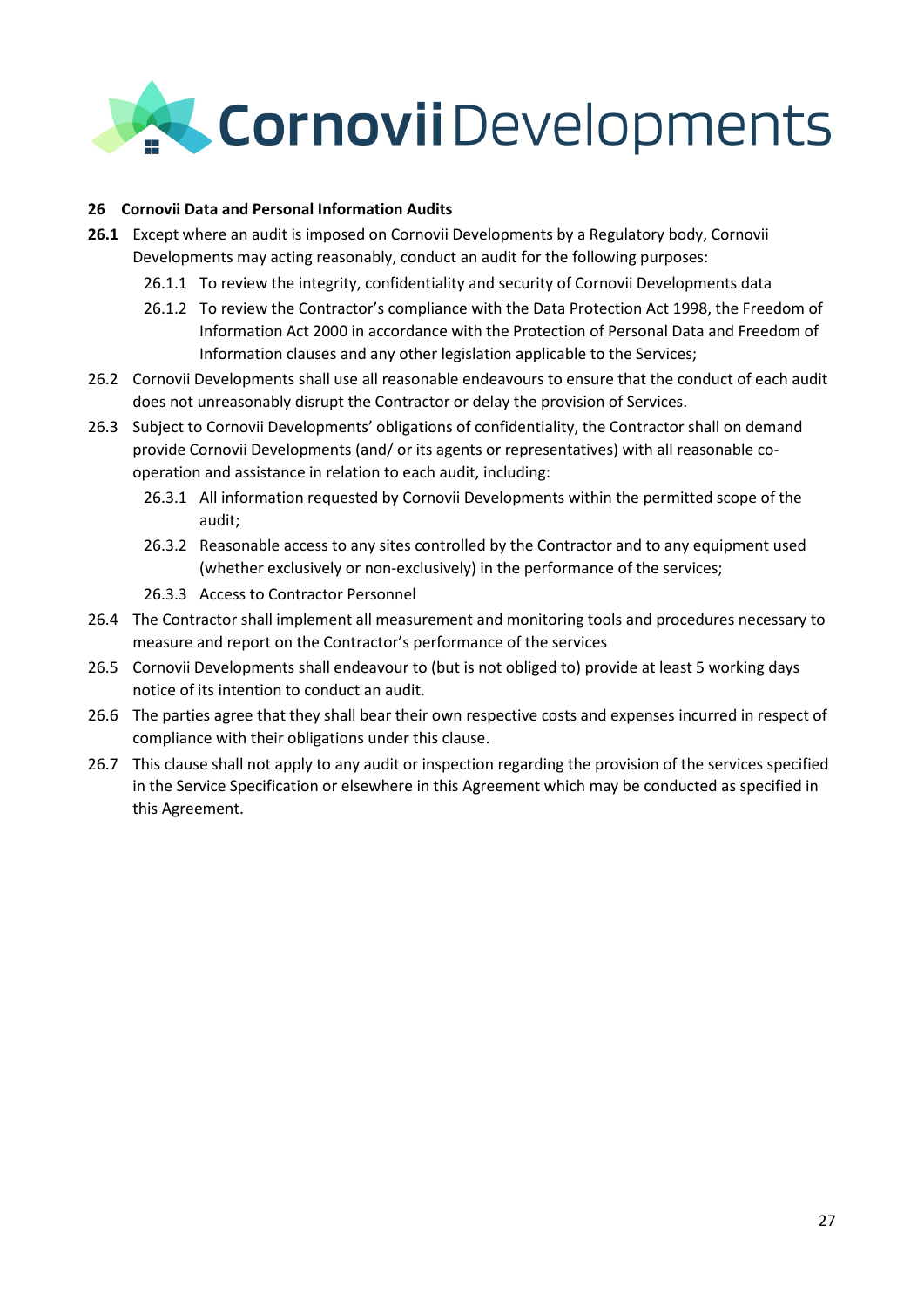## Cornovii Developments

#### **27 Insurance**

- 27.1 The Contractor shall effect and maintain with an insurance company a policy or policies of insurance providing adequate level of cover, or in accordance with any legal requirement for the time being in force, in respect of all legal liability which may be incurred by the Contractor, arising out of the Contractor's performance of this Agreement, including death or personal injury, loss of or damage to property or any other loss, and unless otherwise agreed with Cornovii Developments such policy or policies of Public Liability Insurance and Employers Liability Insurance shall provide for a minimum indemnity limit of £5,000,000 (FIVE MILLION POUNDS)
- 27.2 If appropriate and requested in writing, the Contractor may also be required to provide Product Liability Insurance of at least £2,000,000 (TWO MILLION POUNDS) cover for any one claim.
- 27.3 Where the Contractor is providing Services of a professional nature, or Cornovii Developments otherwise specifies that professional indemnity insurance is required, the Contractor shall hold and maintain professional indemnity insurance cover and shall use reasonable endeavours to ensure that all professional consultants or sub-contractors involved in the provision of the Services hold and maintain policy cover which indemnifies the contractor for negligent acts arising out of the performance of this Agreement. To comply with its obligations under this clause, and as a minimum, the Contractor shall ensure professional indemnity insurance held by the Contractor and any agent, Sub-contractor or consultant involved in the performance of Services has a limit of indemnity of not less that £5,000,000 (FIVE MILLION POUNDS) in respect of each and every claim.
- 27.4 The Contractor shall hold and maintain the insurances required under this Agreement for a minimum of 6 years following the expiration or earlier termination of this Agreement.
- 27.5 The Contractor warrants that it has complied with this clause 27 and warrants that any insurance policy or policies effected and maintained in accordance with this clause do not contain any endorsements or exclusions which have the effect of voiding, reducing or limiting the cover required in respect of the Services.
- 27.6 The Contractor shall prior to commencement of this Agreement provide Cornovii Developments and thereafter upon request, or at least annually during the Term, with:
	- (a) Copies of relevant insurance policy documents (including details of warranties or exclusions): and
	- (b) Receipts or other evidence of payment of the latest premiums due under those policies; and
	- (c) Any other evidence reasonably requested by Cornovii Developments to confirm that the required insurances are in force and effect and meet in full the requirements of this Clause 27

Receipt of such evidence by Cornovii Developments shall not itself constitute acceptance by Cornovii Developments or relieve the Contractor of any of its liabilities and obligations under this Agreement.

- 27.7 The Contractor shall:
	- (a) Use reasonable endeavours to ensure nothing is done to invalidate any insurance policy or cause the relevant insurer to cancel, rescind or suspend any insurance cover, or to treat any insurance, cover or claim as voided in whole or part, including ensuring that any warranties under the policy are complied with;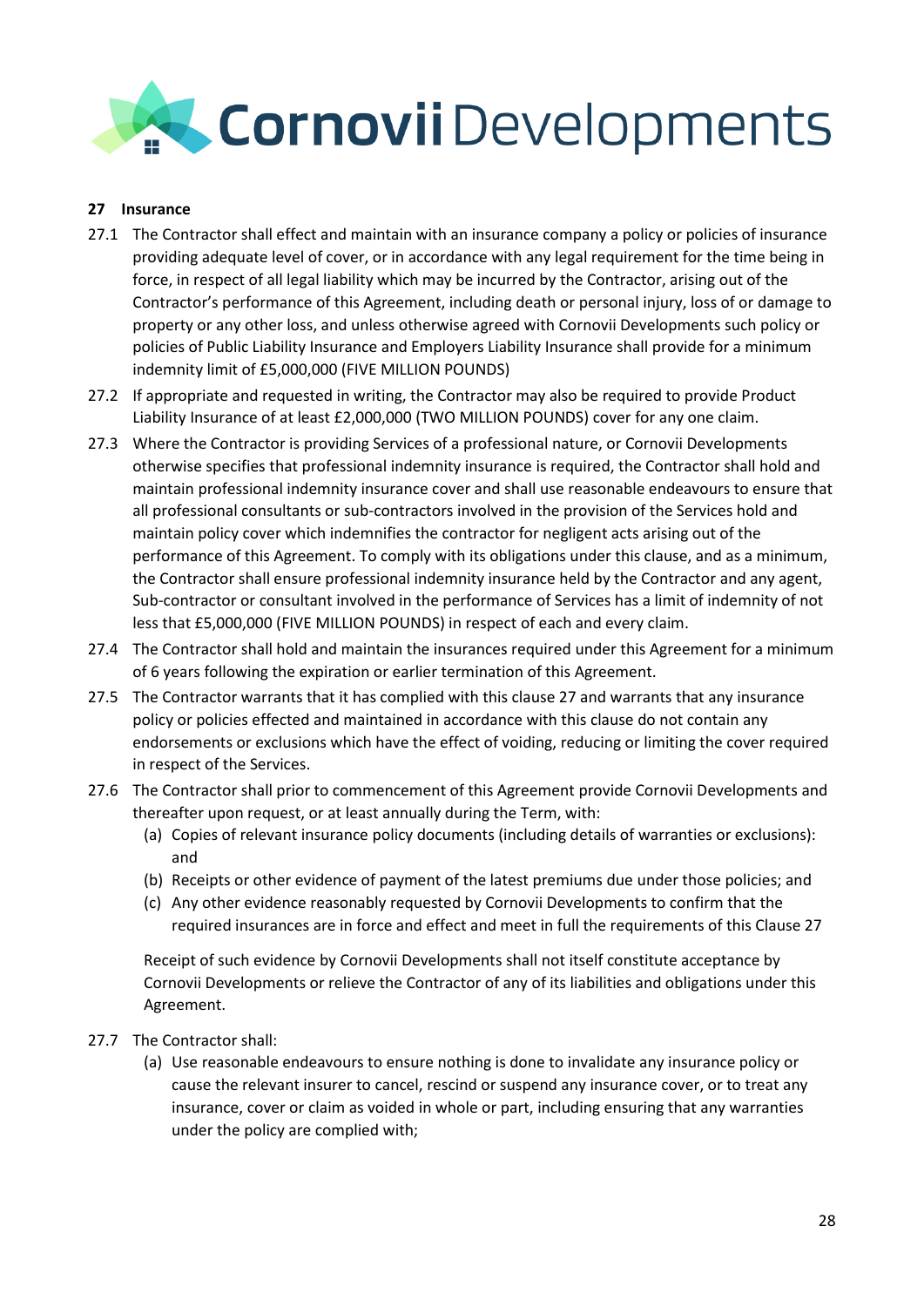

- (b) Notify Cornovii Developments as soon as is reasonably practicable when in becomes aware of any relevant fact, circumstance or matter which, or is reasonably likely to provide grounds to, the relevant insurer to give notice to cancel, rescind, suspend or void any insurance, or any cover or claim under any insurance or whole or in part.
- 27.8 For the avoidance of doubt, the terms of any insurance or the amount of cover shall not relieve the Contractor of any liabilities under this Agreement.
- 27.9 Where the minimum limit of indemnity required in relation to any of the insurance is specified as being "in the aggregate"
	- 27.9.1 If a claim or claims which do not relate to this Agreement are notified to the insurers which, given the nature of the allegations and/or the quantum claimed by the third party (ies), is likely to result in a claim or claims being paid by the insurers which could reduce the level of cover available below that minimum, the Contractor shall immediately submit to Cornovii Developments:
		- (i) details of the policy concerned; and
		- (ii) its proposed solution for maintaining the minimum limit of indemnity specified; and
	- 27.9.2 If and to the extent that the level of insurance cover available falls below that minimum because a claim or claims which do not relate to this Agreement are paid by insurers, the Contractor shall:

(i) ensure that the insurance cover is reinstated to maintain at all times the minimum limit of indemnity specified for claims relating to this Agreement; or

(ii) if the Contractor is or has reason to believe that it will be unable to ensure that insurance cover is reinstated to maintain at all times the minimum indemnity specified, immediately submit to Cornovii Developments full details of the policy concerned and its proposed solution for maintaining the minimum limit of indemnity specified.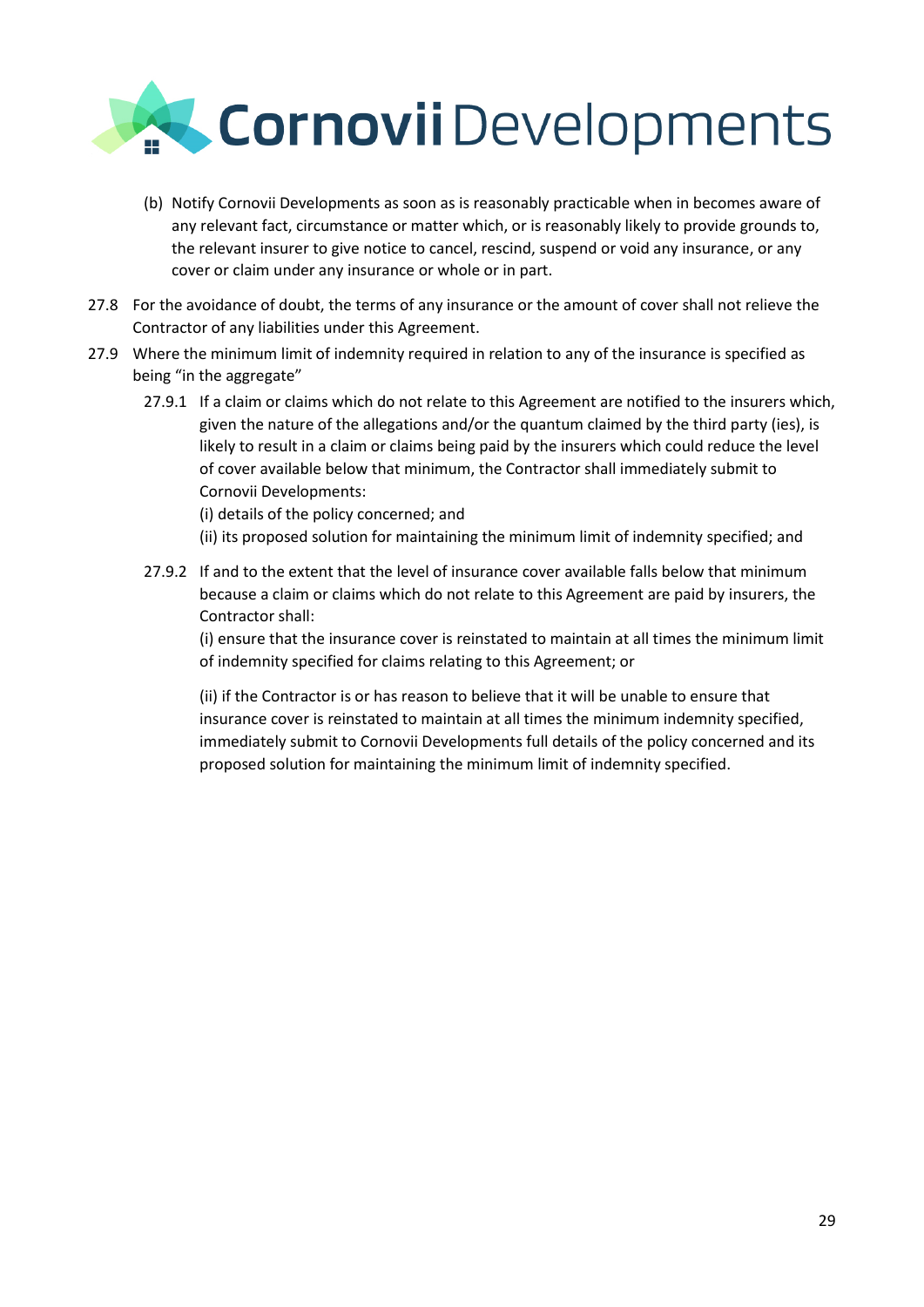

#### **28 Equalities**

- 28.1 The Contractor and any Sub-contractor employed by the Contractor shall not unlawfully discriminate either directly or indirectly on such grounds as race or ethnic origin, disability, gender, sexual orientation, religion or belief, or age in the supply and provision of Goods, Services or Works under this Agreement, or in its employment practices.
- 28.2 Without prejudice to the generality of the foregoing, the Contractor and any Sub-Contractor employed by the Contractor shall not unlawfully discriminate within the meaning and scope of the Equalities Act 2010 or other relevant legislation, or any statutory modification or re-enactment thereof
- 28.3 The Contractor and any Sub-Contractor employed by the Contractor will take all reasonable steps to observe as far as possible the Codes of Practice produced by the Equalities and Human Rights Commission, which give practical guidance to employers on the elimination of discrimination.
- 28.4 In the event of any finding of unlawful discrimination being made against the Contractor or any Subcontractor employed by the Contractor during the contract period, by any court or employment tribunal, or any adverse finding or formal investigation by the Equalities and Human Rights Commission over the same period, the Contractor shall inform Cornovii Developments of this finding and shall take appropriate steps to prevent the unlawful discrimination.
- 28.5 The Contractor and any Sub-contractor employed by the Contractor will provide a copy of its policies to Cornovii Developments at any time upon request. In addition, Cornovii Developments may reasonably request other information from time to time for the purpose of assessing the Contractor's compliance with the above conditions.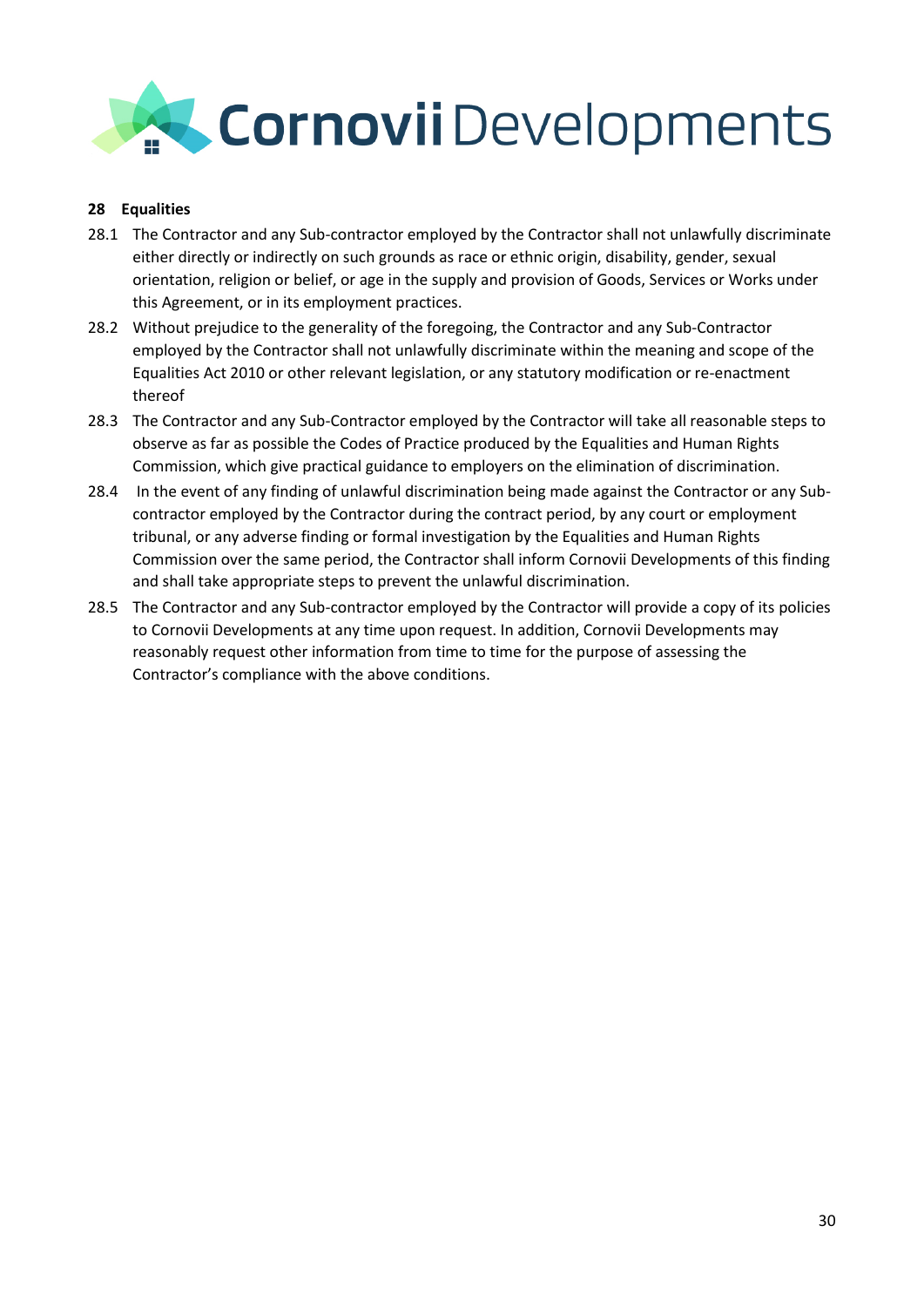## Cornovii Developments

#### **29 Human Rights**

29.1 The Contractor shall where appropriate take account of the Human Rights Act 1998 and shall not do anything in breach of it.

#### **30 Health and Safety at Work**

30.1 The Contractor will at all times in providing Goods, Services or Works to Cornovii Developments comply with the provisions of the Health and Safety at Work Act 1974 and provide evidence of doing so to Cornovii Developments at any time upon request.

#### **31 Freedom of Information Act 2000 (FOIA) and Environmental Information Regulations 2004 (EIR)**

- 31.1 The Contractor acknowledges that Cornovii Developments, as wholly owned by Shropshire Council is subject to the requirements of the FOIA and the Environmental Information Regulations and shall assist and co-operate with Cornovii Developments to comply with its information disclosure obligations.
- 31.2 The Contractor shall notify Cornovii Developments of any Commercially Sensitive Information provided to Cornovii Developments together with details of the reasons for its sensitivity and the Contractor acknowledges that any lists or schedules of Commercially Sensitive Information so provided are of indicative value only and that Cornovii Developments may be obliged to disclose such information.
- 31.3 The Contractor shall and shall procure that its Sub-contractors shall:
	- 31.3.1 Transfer to Cornovii Developments all requests for information that it receives as soon as practicable and in any event within two working days of receiving a request for information;
	- 31.3.2 Provide to Cornovii Developments, at the Contractor's expense, with a copy of all information in its possession, or power in the form from Cornovii Developments requires within five working days (or such other period as Cornovii Developments may specify) of Cornovii Developments' request; and
	- 31.3.3 Provide, at the Contractor's expense, all necessary assistance as reasonably requested by Cornovii Developments to enable it to respond to the Request for Information within the time for compliance set out in section 10 of the FOIA or regulation 5 of the Environmental Information Regulations.
- 31.4 Cornovii Developments shall be responsible for determining in its absolute discretion and notwithstanding any other provision in this Agreement or any other agreement whether the Commercially Sensitive Information and/or any other information is exempt from disclosure in accordance with the provisions of the FOIA or the Environmental Information Regulations and in considering any response to a Request for Information Cornovii Developments may consult with the Contractor prior to making any decision or considering any exemption.
- 31.5 In no event shall the Contractor respond directly to a Request for Information unless expressly authorised to do so by Cornovii Developments.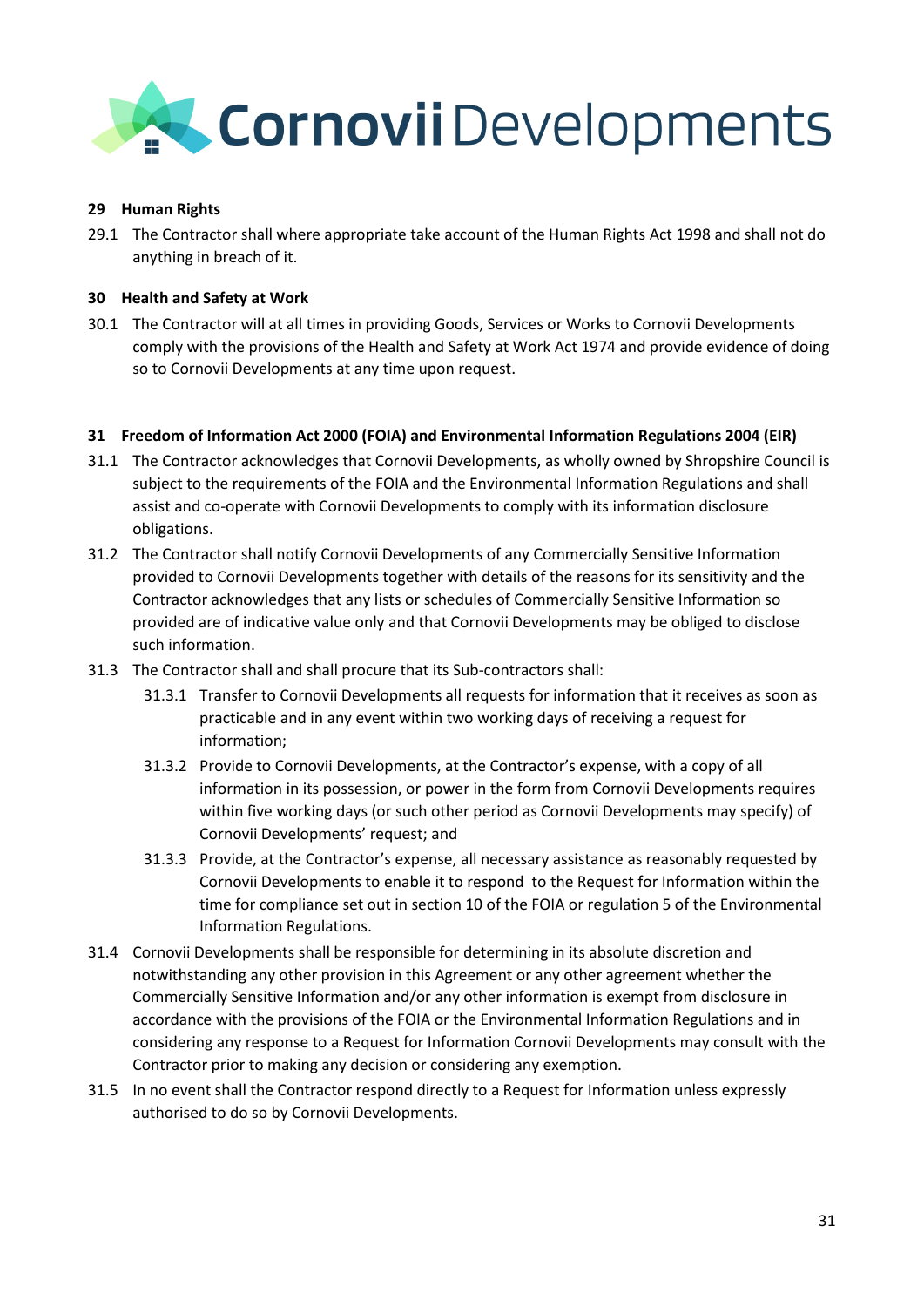

31.6 The Contractor acknowledges that (notwithstanding the provisions of this Freedom of Information clause) that Cornovii Developments may, acting in accordance with the Ministry of Justice's Code of Practice on the Discharge of the Functions of Public Authorities under Part 1 of the Freedom of Information Act 200 ("the Code"), be obliged under the FOIA, or the Environmental Information Regulations to disclose information concerning the Contractor or the Services:

31.6.1 In certain circumstances without consulting the Contractor; or

31.6.2 Following consultation with the Contractor and having taken their views into account; Provided always that where sub-clause 32.6.1 above applies Cornovii Developments shall, in accordance with any recommendations of the Code, take reasonable steps, where appropriate, to give the Contractor advanced notice, or failing that, to draw the disclosure to the Contractor's attention after any such disclosure.

- 31.7 The Contractor shall use reasonable endeavours to ensure that all information required to be produced or maintained under the terms of this Agreement, or by Law or professional practice or in relation to the Agreement is retained for disclosure for at least the duration of the Agreement, law or practice and shall permit Cornovii Developments to inspect such records as requested from time to time.
- 31.8 Cornovii Developments shall in no event be liable for any loss, damage, harm, or detriment howsoever caused arising from or in connection with the reasonable disclosure under FOIA, or any other law, if any information (including Exempt Information) whether relating to this Agreement or otherwise relating to any other party.
- 31.9 Where the Contractor is a Public Body the parties acknowledges that such obligations and duties of Cornovii Developments as set out above are reciprocal to the Contractor. Cornovii Developments and the Contractor acknowledge and agree that:
	- 31.9.1 They are both subject to legal duties under FOIA and EIR which may require either part to disclose on request information relating to this Agreement or otherwise relating to the other party;
	- 31.9.2 They are required by law to consider each and every Request for Information made under FOIA;
	- 31.9.3 That all decisions made by the other pursuant to a request under the FOIA are solely a matter for the Receiving Party and at discretion of the Receiving Party.
	- 31.9.4 Notwithstanding anything in this Agreement to the contrary (including but without limitations any obligations or confidentiality), the Receiving Party shall be entitled to disclose information in whatever form pursuant to a request made under FOIA, save that in relation to any information that is Exempt Information the Receiving Party shall consult the other party before making any such decision and shall not: (a) confirm or deny that information is held by the other party, or

(b) disclose the information required

To the extent that in the Receiving Party's opinion the information is eligible in the circumstances for an exemption and therefore the Receiving Party may lawfully refrain from doing either or the things described in part (a) and (b) of this clause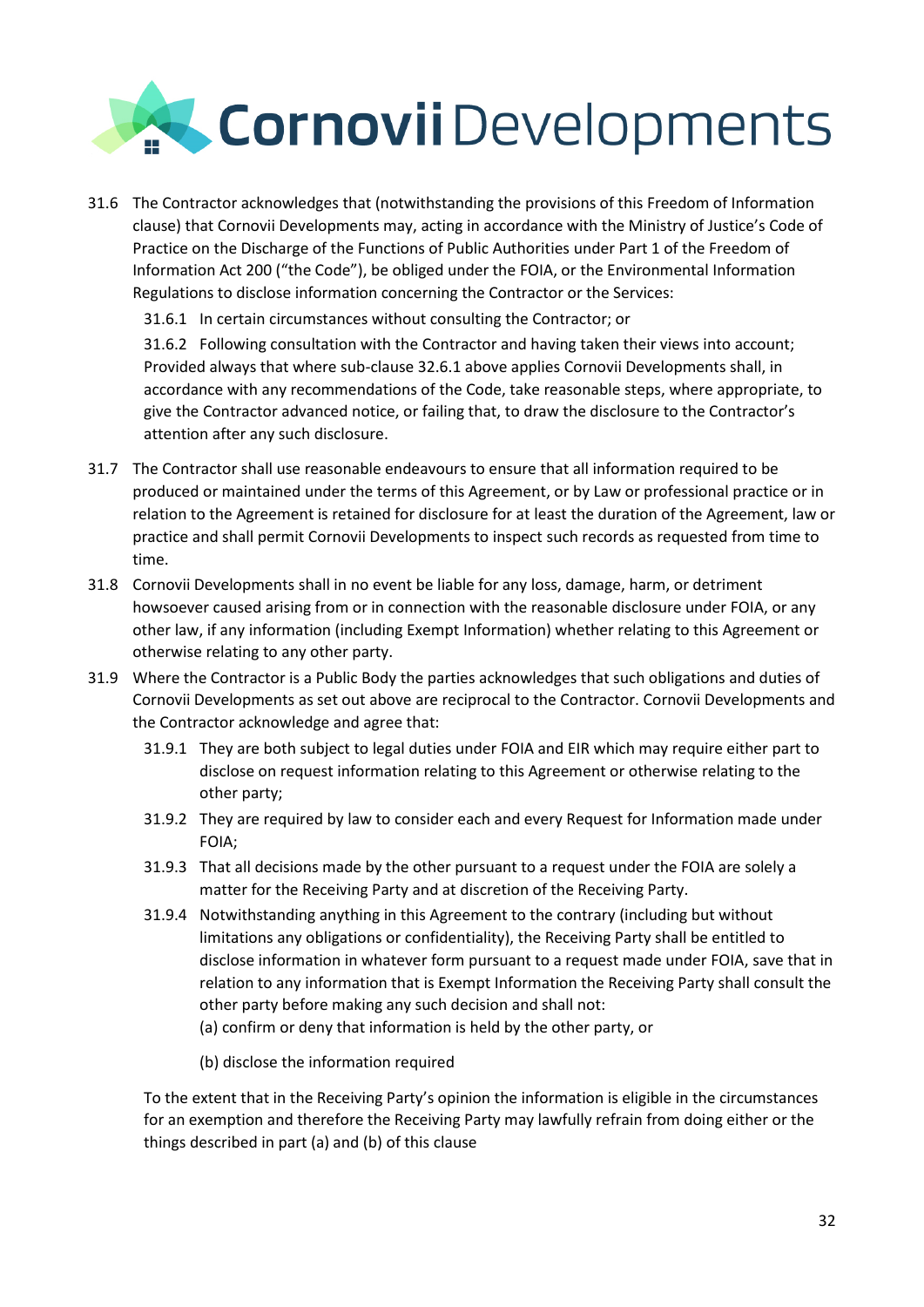

- 31.9.5 Each party shall bear its own costs of:
	- (a) assessing the application of any exemption under FOIA and/or
	- (b) responding to any FOIA notice and/or

(c) lodging any appeal against a decision of the Information Commissioner in relation to disclosure

- 31.9.6 The receiving Party shall in no circumstances be liable for any loss, damage, harm or detriment, howsoever caused, arising from or in connection with the reasonable disclosure under FOIA of any Exempt Information whether relating to this Agreement or otherwise relating to the other party.
- 31.9.7 The other party shall assist the Receiving Party with the request as reasonably necessary to enable the Receiving Party to comply with its obligations under FOIA.

#### **32 Expiry**

32.1 The Contractor will on the expiry or termination of the Agreement and, at its own cost, return (or at the request of Cornovii Developments destroy) all information obtained in undertaking the performance of the Agreement.

#### **33 Audit and Monitoring**

33.1 The Contractor will allow access for Cornovii Developments to all relevant information for the purposes of audit and the monitoring of the Agreement.

#### **34 Rights of Third Parties**

34.1 The parties to this Agreement do not intend that any of its terms will be enforceable by any person not a party to it by virtue of the Contracts (Rights of Third Parties) Act 1999.

#### **35 Entire Agreement**

35.1 This Agreement contains the entire agreement between the parties relating to the subject matter and supersedes any previous agreement, arrangements, undertakings or proposals, oral or written.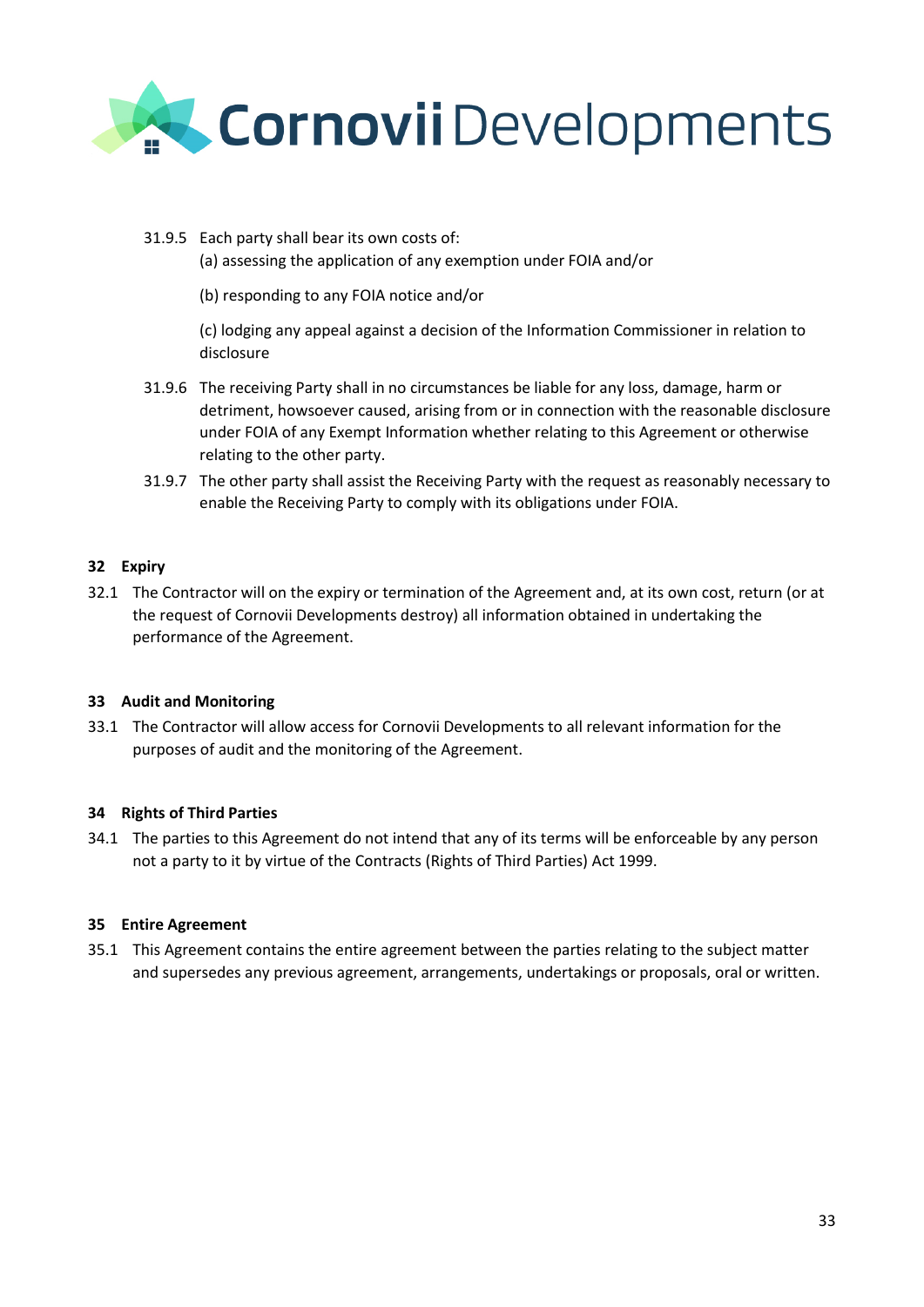

#### **36 Force Majeure**

- 36.1 Neither Cornovii Developments nor the Contractor shall be in breach of this Agreement nor liable for any failure or delay in performing their obligations under this Agreement where it is directly caused, arising from or attributable to acts, events, omissions or accidents beyond its reasonable control ("Force Majeure Event"), provided that:
	- 36.1.1 Any delay by a Sub-contractor or supplier of the Party who is delayed will not relieve that Party from liability for delay except where the delay is beyond the reasonable control of the sub-contractor or supplier concerned; and
	- 36.1.2 Staff or material shortages or strikes or industrial action affecting only the Party who is delayed will not relieve that Party from liability for delay.
- 36.2 If the Party is subject to a Force Majeure Event it shall not be in breach of this Agreement provided that:
	- 36.2.1 It promptly notified Cornovii Developments in writing of the nature and extent of the Force Majeure Event causing its failure or delay in performance; and
	- 36.2.2 It has used its reasonable endeavours to mitigate the effect of the Force Majeure Event, to carry out its obligations under this Agreement in any way that is reasonably practicable and to resume the performance of its obligations as soon as reasonably possible

In which case the performance of that Party's obligations will be suspended during the period that those circumstances persist and that Party will be granted a reasonable extension of time for performance up to a maximum equivalent to the period of the delay.

- 36.3 Save where that delay is caused by the act or failure to act of the other Party (in which event the rights, remedies and liabilities of the Parties will be those conferred by the other terms of this Agreement and by law):
	- 36.3.1 Any cost arising from that delay will be borne by the Party incurring the same; and
	- 36.3.2 Either Party may, if that delay continues for more than 5 weeks, terminate this Agreement immediately on giving notice in writing to the other. Such termination shall be without prejudice to the rights of the parties in respect of any breach of this Agreement occurring prior to such termination.

#### **37 Governing Law and Jurisdiction**

37.1 It is the responsibility of the Contractor to comply with all relevant European and English Legislation. This Agreement shall be governed by and construed in accordance with English Law and the parties agree to submit to the exclusive jurisdiction of the English and Welsh Courts.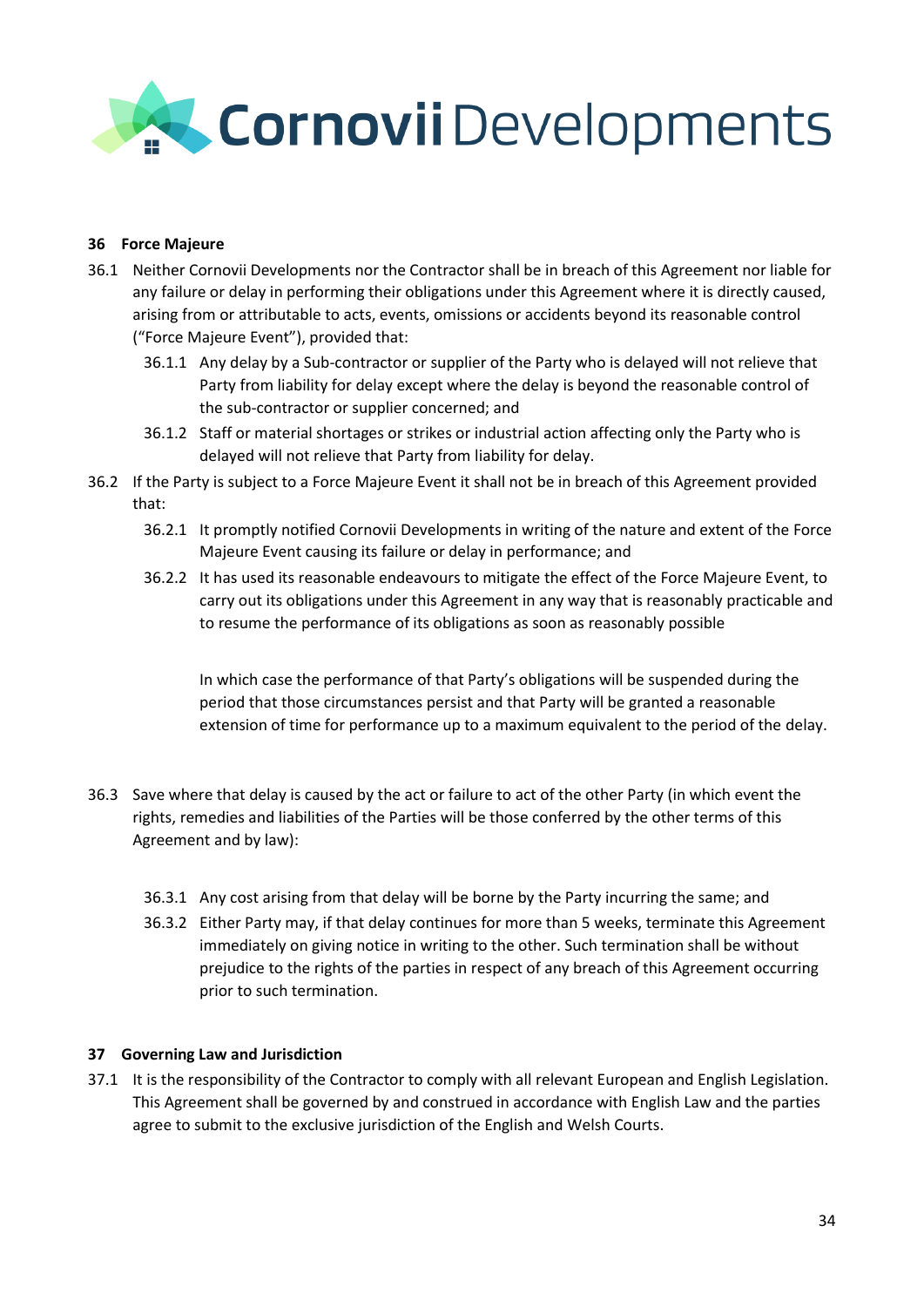

#### **38 Complaints Procedure**

- 38.1 The Contractor shall operate a complaints procedure in respect of any goods, service or works provided under these terms and conditions, to the entire satisfaction of Cornovii Developments, and comply with the requirements of any regulatory body to which the Contractor is subject (including any changes in such requirements) and ensure that its complaints procedure meets the following minimum standards:
	- 38.1.1 Is easy to access and understand
	- 38.1.2 Clearly sets out time limits for responding to complaints and keeping the complainant and Cornovii Developments informed of progress;
	- 38.1.3 Provides confidential record keeping to protect employees under this contract and the complainant
	- 38.1.4 Provides information to management so that services can be improved
	- 38.1.5 Provides effective and suitable remedies
	- 38.1.6 Is regularly monitored and audited and which takes account of complainant and Cornovii feedback
- 38.2 The Contractor shall use reasonable endeavours to ensure that:
	- 38.2.1 Under no circumstances is a complaint investigated by a member of its staff employed under this contract who may be part of the complaint
	- 38.2.2 Someone who is independent of the matter complained of carries out the investigation
	- 38.2.3 The complainant is made aware that they are entitled to have the complaint investigated by Cornovii Developments if they are not satisfied with either the process of the investigation or findings of the Contractor's investigations
	- 38.2.4 The Contractor will use reasonable endeavours to ensure that it responds to the complaint within a max of 10 days of receiving the complaint
- 38.3 The Contractor will make its complaints procedure available on request
- 38.4 The Contractor shall use reasonable endeavours to ensure that all its employees and persons employed under this contract are made aware of its complaints procedure and shall designate one employee (who shall be identified to Cornovii Developments) to whom a complaint may be referred should the complainant not be satisfied with the initial response to their complaint
- 38.5 The Contractor shall keep accurate and complete written records of all complaints received and the responses to them and shall make these records available to Cornovii Developments on request or at 12 monthly intervals in any event.
- 38.6 Where Cornovii Developments is investigating a complaint, the Contractor is required to participate fully in all investigations within the timescales requested by Cornovii Developments.